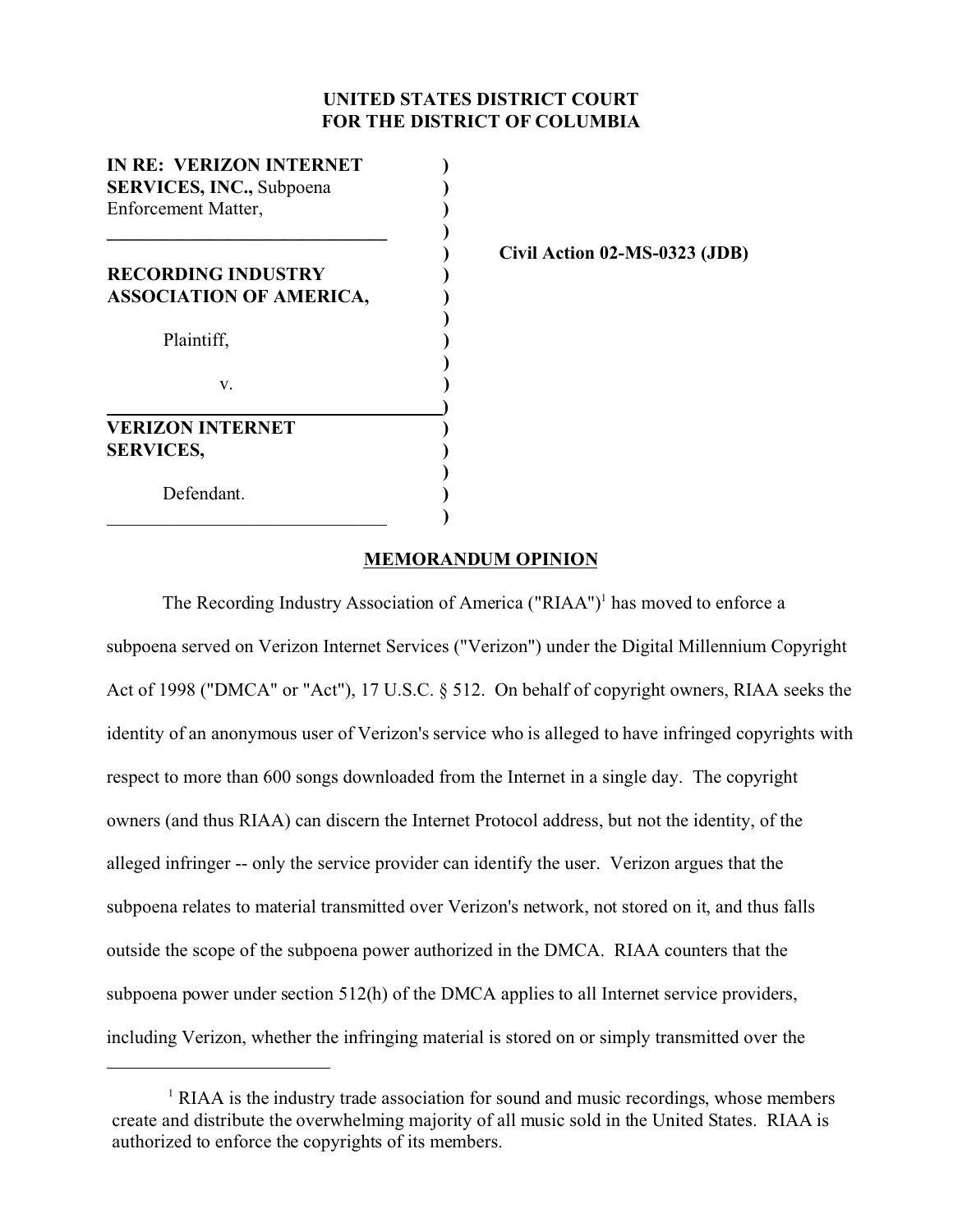service provider's network.

The case thus presents a core issue of statutory interpretation relating to the scope of the subpoena authority under the DMCA. The parties, and several *amici curiae*, agree that this is an issue of first impression of great importance to the application of copyright law to the Internet. Indeed, they concede that this case is presented as a test case on the DMCA subpoena power. Based on the language and structure of the statute, as confirmed by the purpose and history of the legislation, the Court concludes that the subpoena power in 17 U.S.C. § 512(h) applies to all Internet service providers within the scope of the DMCA, not just to those service providers storing information on a system or network at the direction of a user. Therefore, the Court grants RIAA's motion to enforce, and orders Verizon to comply with the properly issued and supported subpoena from RIAA seeking the identity of the alleged infringer.

### **BACKGROUND**

An assessment of this issue requires some understanding of both the DMCA and the subpoena served by RIAA on Verizon. Although the subpoena power is specifically delineated in section 512(h), that language cannot be isolated from the structure and purpose of the DMCA, and RIAA's subpoena to Verizon must be assessed in that context.

## **1. The Digital Millennium Copyright Act**

The DMCA amended chapter 5 of the Copyright Act, 17 U.S.C. § 501 et seq., and created a new section 512 entitled "Limitations on liability relating to material online." As the title indicates, the DMCA is designed primarily to limit the liability of Internet service providers for acts of copyright infringement by customers who are using the providers' systems or networks. Section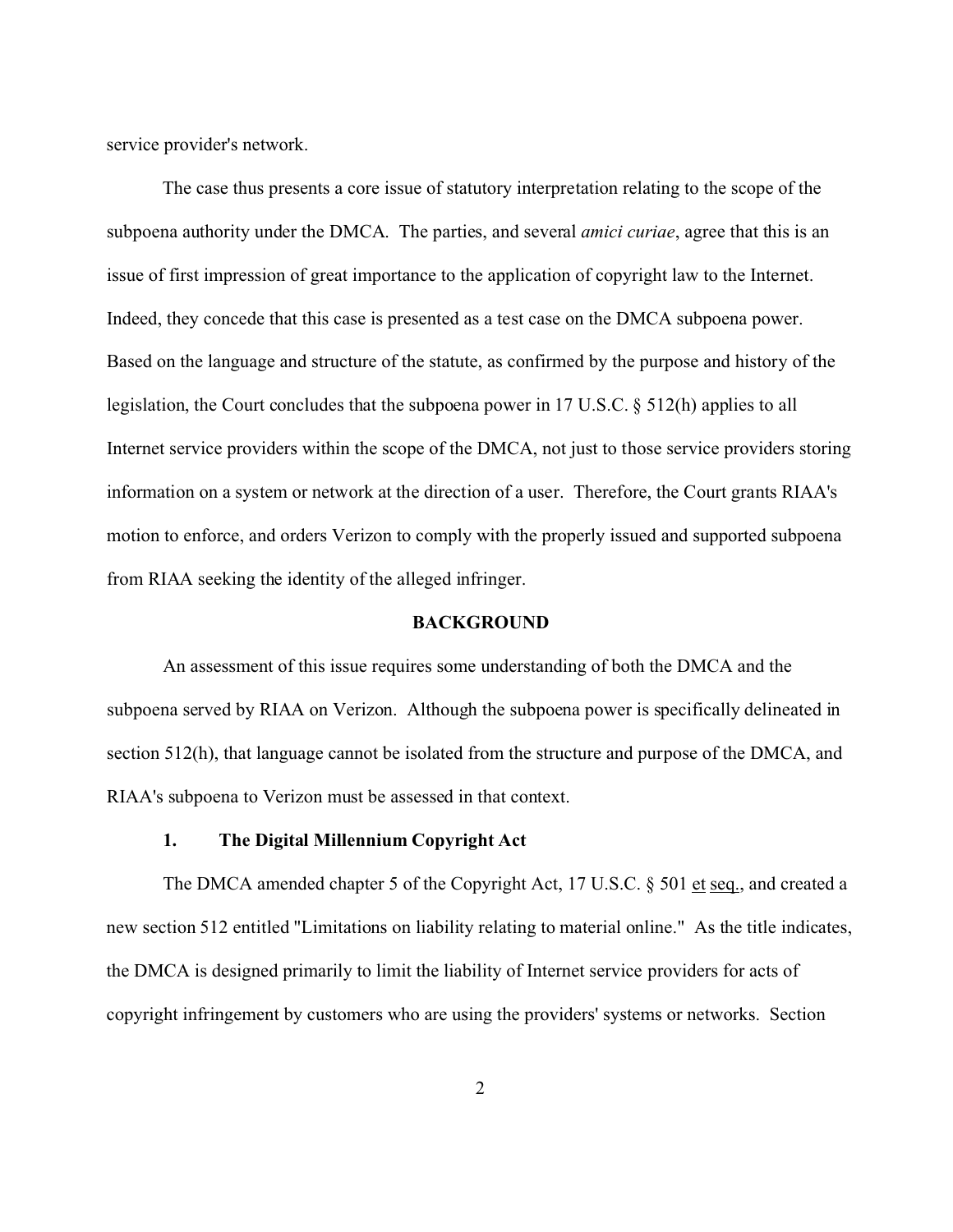512 contains limitations on the liability of service providers for four general categories of activity set forth in subsections (a) through (d). The statute thereby creates a series of "safe harbors" that allow service providers to limit their liability for copyright infringement by users if certain conditions under the Act are satisfied. "The limitations in subsections (a) through (d) protect qualifying service providers from liability for all monetary relief for direct, vicarious and contributory [copyright] infringement." S. Rep. No. 105-190, at 20 (1998).

Under the DMCA, an Internet service provider falls within one of these four subsections based on how the allegedly infringing material has interacted with the service provider's system or network. To qualify for a "safe harbor," the service provider must fulfill the conditions under the applicable subsection and the conditions of subsection (*i*), which includes the requirement that a service provider implement and inform its users of its policy to terminate a subscriber's account in cases of repeat copyright infringement. See 17 U.S.C. § 512(*i*)(1)(A). Under subsection (a), which Verizon contends is applicable here, if the service provider meets certain conditions it will not be liable for the user's copyright infringement when the service provider **transmits** the copyrighted material over its system or network:

(a) Transitory digital network communications. – A service provider shall not be liable . . . for infringement of copyright by reason of the provider's transmitting, routing, or providing [Internet] connections for, material through a system or network controlled or operated by or for the service provider, or by reason of the intermediate and transient storage of that material in the course of such transmitting, routing, or providing connections . . . .

Id. § 512(a). On the other hand, subsection (c), the other subsection most relevant here, pertains to copyrighted material that is **stored** on the service provider's network or system:

(c) Information residing on systems or networks at direction of users. – . . . A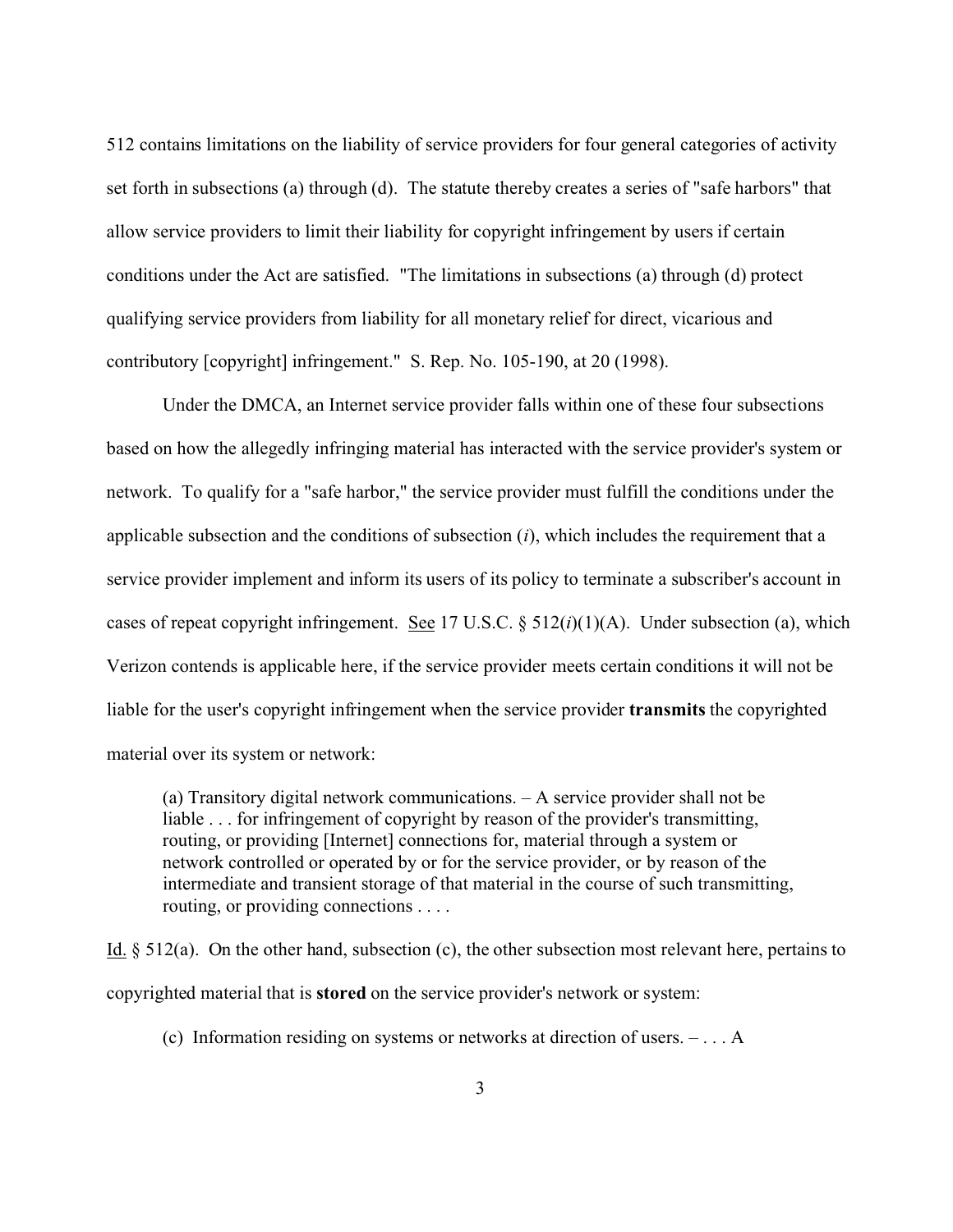service provider shall not be liable . . . for infringement of copyright by reason of the storage at the direction of a user of material that resides on a system or network controlled or operated by or for the service provider . . . .

Id. § 512(c)(1).<sup>2</sup> Under subsection (c), a service provider must also designate an agent to receive notifications of claimed infringement from copyright owners. Id.  $\S$  512(c)(2).

Of particular importance here, subsection  $(c)(3)(A)$  spells out requirements to be met by copyright owners for effective notification of copyright infringement under subsection (c). The notification of claimed infringement must be in a writing provided to the designated agent, and must include the following -- a "signature of a person authorized to act on behalf of the [copyright] owner"; identification of the copyrighted work allegedly infringed (or a list of multiple copyrighted works covered by a single notification); identification of the allegedly infringing material "that is to be removed or access to which is to be disabled," and information to enable the provider to locate the material; information to permit the provider to contact the complaining party; a statement of good faith belief that the use complained of is not authorized; and a "statement that the information in the notification is accurate, and under penalty of perjury, that the complaining party is authorized to act on behalf of the owner." Id.  $\S 512(c)(3)(A)(i)-(vi)$ . This notification requirement is located within subsection (c), and there is no similar notification requirement within subsection (a) or elsewhere in section 512. The subsection (c)(3) notification requirement is referenced, however, in the conditions under both subsection (b) and subsection (d). <u>See id.</u> §§ 512(b)(2)(E) & (d)(3).

<sup>&</sup>lt;sup>2</sup> Subsection (b) covers "system caching," which is the temporary storage of allegedly infringing material on the provider's system or network, while subsection (d) relates to "information location tools," which refer or link users to an online location having infringing material through the use of "a directory, index, reference, pointer, [] hypertext link" or other information location tool. Id.  $\S$ § 512(b) & (d).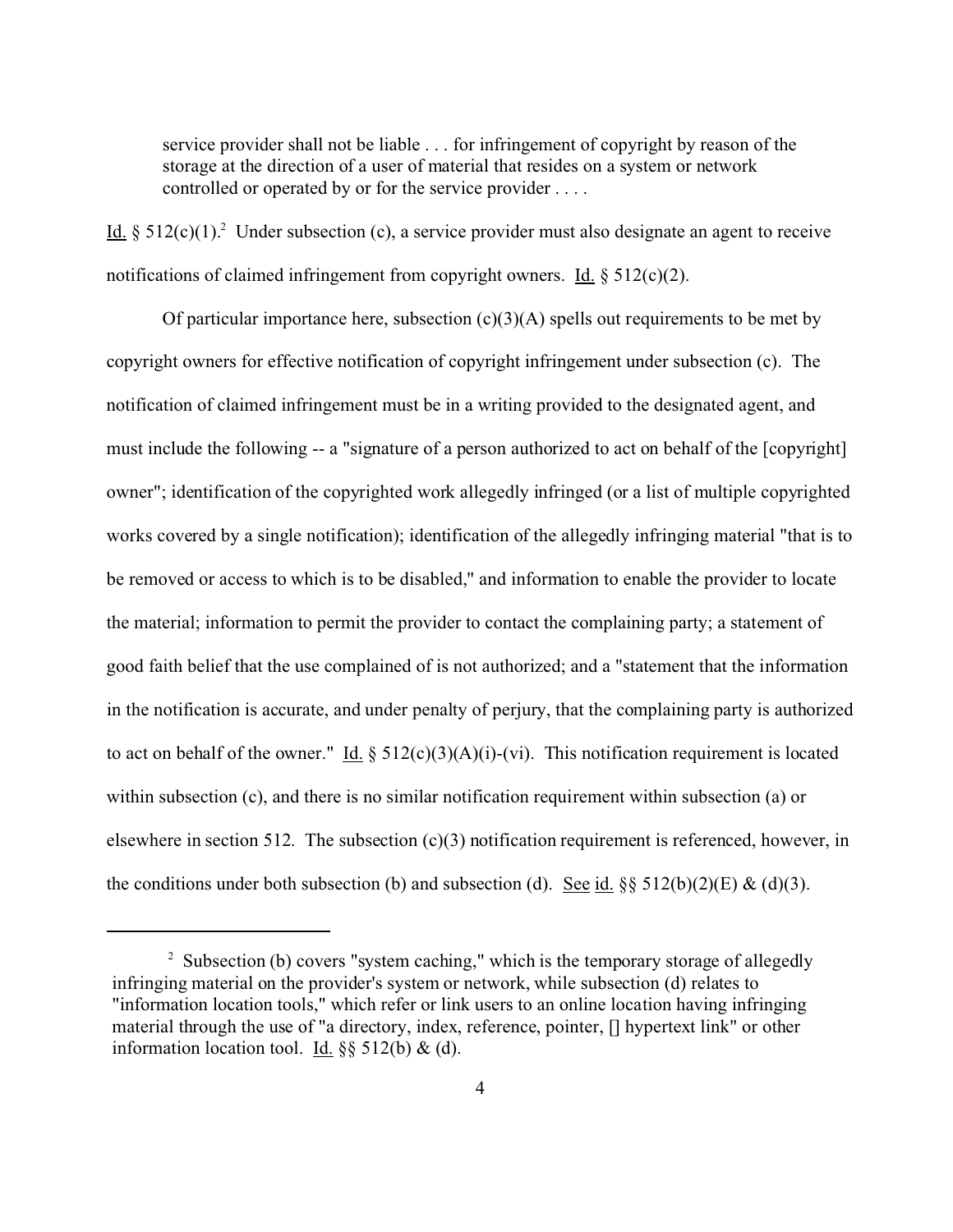The DMCA also contains a novel provision in subsection (h) -- which lies at the heart of the dispute before the Court -- permitting a copyright owner to obtain and serve a subpoena on a service provider seeking the identity of a customer alleged to be infringing the owner's copyright. The subpoena is issued by the clerk of any United States District Court upon a request by the copyright owner (or one authorized to act on the owner's behalf) containing the proposed subpoena, "a copy of a notification described in subsection  $(c)(3)(A)$ ," and a sworn declaration ensuring that the subpoena is solely to obtain the identity of the alleged infringer, which information will be used only to protect rights to the copyright. Id.  $\S$  512(h)(2). The subpoena, in turn, authorizes and orders the recipient service provider "to expeditiously disclose" information sufficient to identify the alleged infringer. Id.  $\S$  512(h)(3). The clerk "shall expeditiously issue" the subpoena if it is in proper form, the declaration is properly executed, and "the notification filed satisfies the provisions of subsection (c)(3)(A)." Id. § 512(h)(4). The service provider, upon receipt of the subpoena, "shall expeditiously disclose" the information required by the subpoena to the copyright owner (or authorized person). Id.  $\S$  512(h)(5). The issuance, delivery and enforcement of subpoenas is to be governed (to the extent practicable) by the provisions of the Federal Rules of Civil Procedure dealing with subpoenas duces tecum. Id.  $\S$  512(h)(6).

# **2. RIAA's Subpoena to Verizon**

On July 24, 2002, RIAA served a subpoena on Verizon seeking identifying information about an anonymous copyright infringer allegedly using Verizon's network to download copyrighted songs through peer-to-peer software provided by KaZaA, without the copyright holders' authorization. See Motion to Enforce, Ex. A. Along with the subpoena, RIAA provided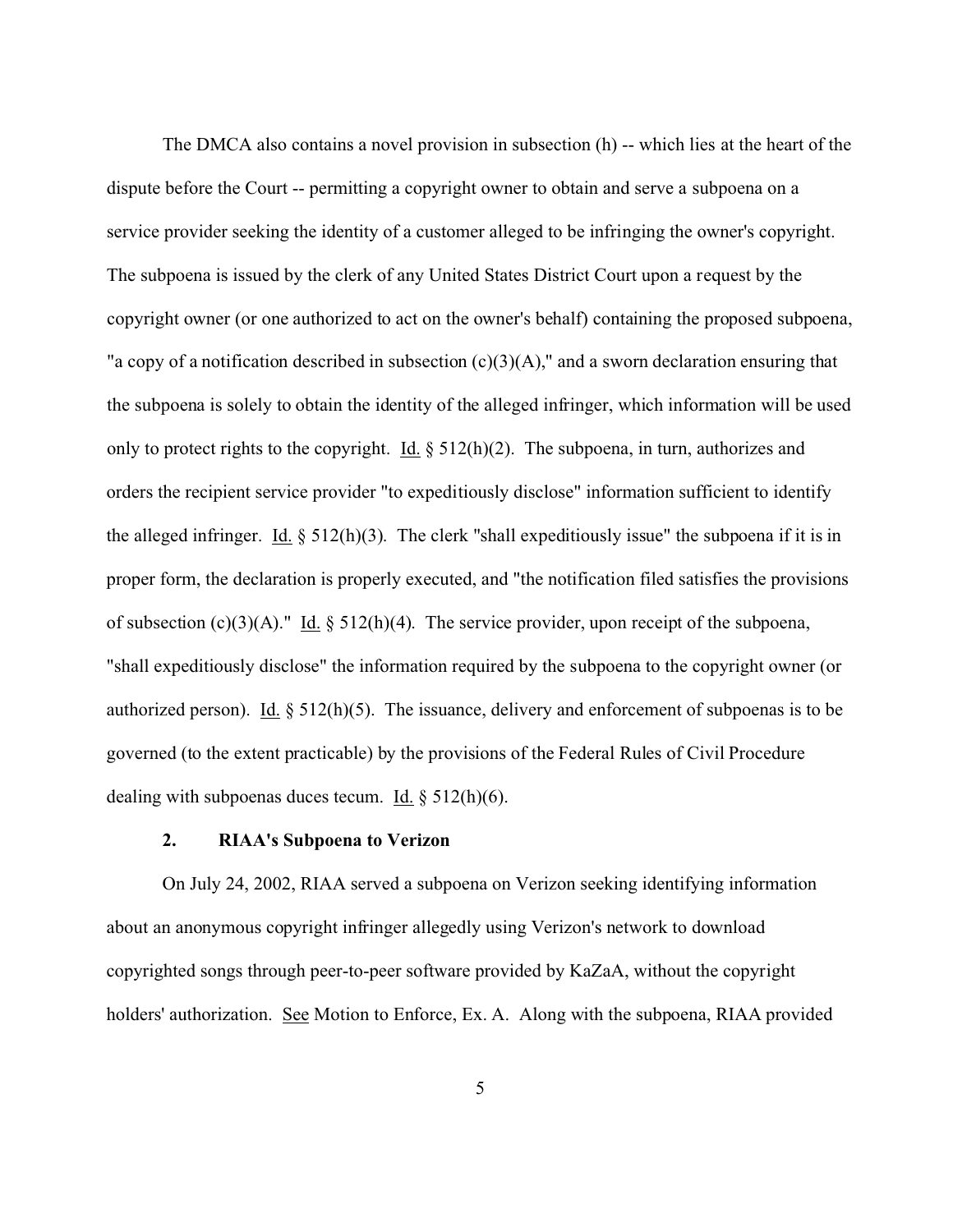Verizon with a list of more than 600 files (predominantly individual songs, most by well-known artists) allegedly downloaded by the user on one day. Id., Ex. B. The subpoena included the user's specified Internet Protocol (IP) address, to enable Verizon to locate the computer where the infringement occurred. In addition to the IP address, RIAA provided the time and date when the songs were downloaded and furnished a declaration, under penalty of perjury, that the information was sought in good faith and would only be used in connection with "protecting the rights" of RIAA members. Id., Ex. B (letter from Whitehead to Crowder dated July 24, 2002). RIAA also requested that Verizon "remove or disable access to the infringing sound files." Id.

Verizon responded by letter refusing to comply with RIAA's subpoena. Id., Ex. D (letter from Daily to Whitehead dated Aug. 6, 2002). Verizon emphasized its view that the DMCA subpoena power applies only if the infringed material is stored or controlled on the service provider's system or network under subsection (c). Id. at pp. 2-3. Verizon stated: "The allegedly infringing contents of the [downloaded files] do not reside on any system or network controlled or operated by or for [Verizon], but . . . are stored on the hardware of the Customer. Thus, neither § 512(c)(3)(A) nor § 512(h) is applicable for this reason alone." Id. According to Verizon, a subpoena under the DMCA is "conditioned" on notification under section  $512(c)(3)(A)$ , "and that provision is addressed to 'material that resides on a system or network controlled or operated by or for [a] service provider.'" Id. (emphasis in original). In contrast, Verizon stressed, it only provided the customer with Internet connectivity service. Id. Verizon also refused RIAA's request to terminate the user's Internet connection. Id. at 3. Verizon's position, therefore, is that because it only provided the alleged infringer with an Internet connection, it falls under subsection (a) of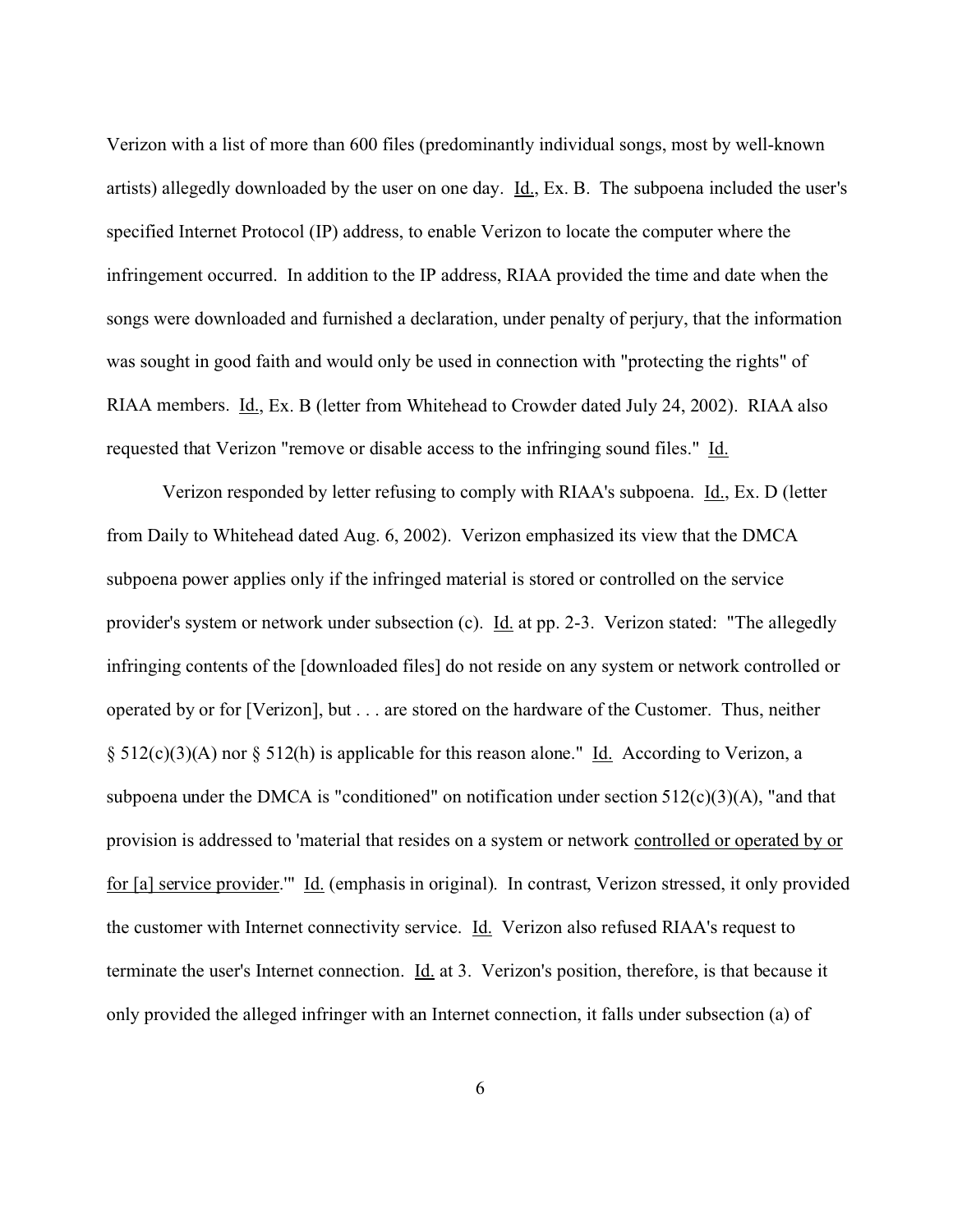section 512, not under subsection (c), and it is thus outside the subpoena authority of subsection (h), which Verizon contends is limited to service providers storing material under subsection (c).

RIAA, on the other hand, is of the view that the DMCA subpoena power under section 512(h) applies to all service providers within the provisions of subsections (a) through (d), including Verizon in the instant case.<sup>3</sup> Given Verizon's refusal to comply with the subpoena, RIAA moved pursuant to 17 U.S.C. § 512(h)(6) and Fed.R.Civ.P. 45(c)(2)(B) to enforce the subpoena. Substantial briefing (including submissions by *amici curiae* on both sides) and a hearing followed.

#### **ANALYSIS**

This case turns on the meaning and scope of the provisions of the DMCA. "As in all statutory construction cases, we begin with the language of the statute." Barnhart v. Sigmon Coal Co., 534 U.S. 438, 450 (2002); see also United States v. Braxtonbrown-Smith, 278 F.3d 1348, 1352 (D.C. Cir. 2002). The first step "is to determine whether the language at issue has a plain and unambiguous meaning with regard to the particular dispute in the case." Robinson v. Shell Oil Co., 519 U.S. 337, 340 (1997) (citing United States v. Ron Pair Enters., Inc., 489 U.S. 235, 240 (1989)). If so, and if the statutory scheme is "coherent and consistent," then the inquiry ceases. Barnhart, 534 U.S. at 450 (quoting Robinson, 519 U.S. at 340). Nonetheless, "[s]tatutory construction 'is a holistic endeavor,' and, at a minimum, must account for a statute's full text, language as well as punctuation, structure, and subject matter." Connecticut Nat'l Bank v. Germain, 503 U.S. 249, 254 (1992) (quoting United Savings Ass'n of Texas v. Timbers of Inwood Forest Assocs., Ltd., 484

<sup>&</sup>lt;sup>3</sup> Hence, RIAA submits that it does not matter for purposes of enforcement of the subpoena whether Verizon comes within subsection (a) or subsection (c) in this case; in either event, RIAA contends, the subpoena is valid.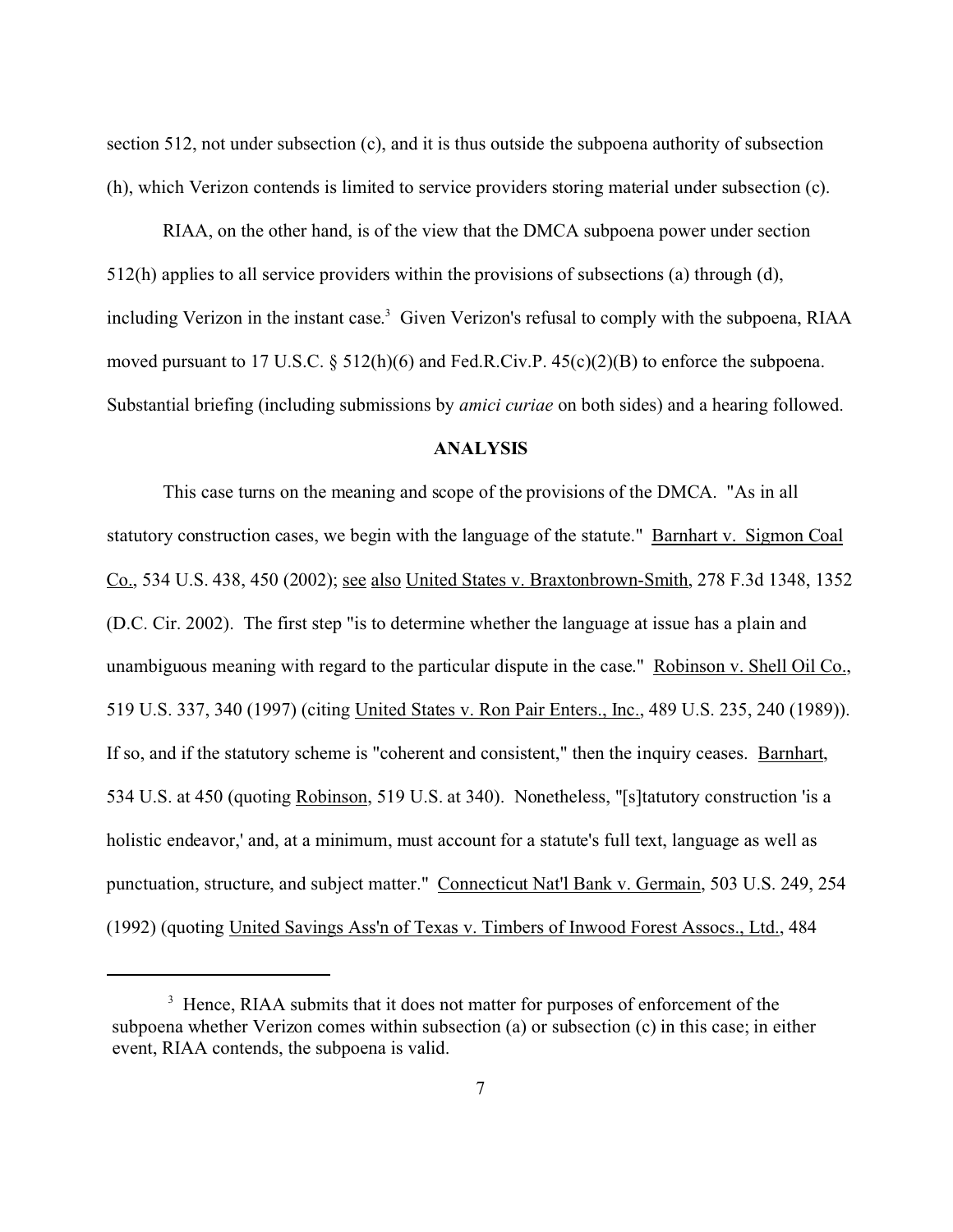U.S. 365, 371 (1988)). Hence, "courts should disfavor interpretations of statutes that render language superfluous." Connecticut Nat'l Bank, 503 U.S. at 253. But as the Supreme Court has explained:

[C]anons of construction are no more than rules of thumb that help courts determine the meaning of legislation, and in interpreting a statute a court should always turn first to one, cardinal canon before all others. We have stated time and again that courts must presume that a legislature says in a statute what it means and means in a statute what it says there.

Id. at 254; accord Ron Pair Enters., Inc., 489 U.S. at 241-42; United States v. Goldenberg, 168 U.S. 95, 102-103 (1897). "When the words of a statute are unambiguous, then, this first canon is also the last: 'judicial inquiry is complete.'" Connecticut Nat'l Bank, 503 U.S. at 254 (quoting Rubin v. United States, 449 U.S. 424, 430 (1981)); see also Ratzlaf v. United States, 510 U.S. 135, 147-48 (1994) ("There are, we recognize, contrary indications in the statute's legislative history. But we do not resort to legislative history to cloud a statutory text that is clear."); Barnhill v. Johnson, 503 U.S. 393, 401 (1992).

Here, the statutory language and structure lead to a single result – the section  $512(h)$ subpoena authority applies to service providers within not only subsection (c) but also subsections (a), (b), and (d) of section 512. Moreover, the purpose and history of the DMCA are consistent with that conclusion.

# **1. Statutory Definition of "Service Provider"**

The statutory text of the DMCA provides clear guidance for construing the subpoena authority of subsection (h) to apply to all service providers under the Act. The term "service provider" is employed repeatedly in subsection (h). The request to the clerk is "to issue a subpoena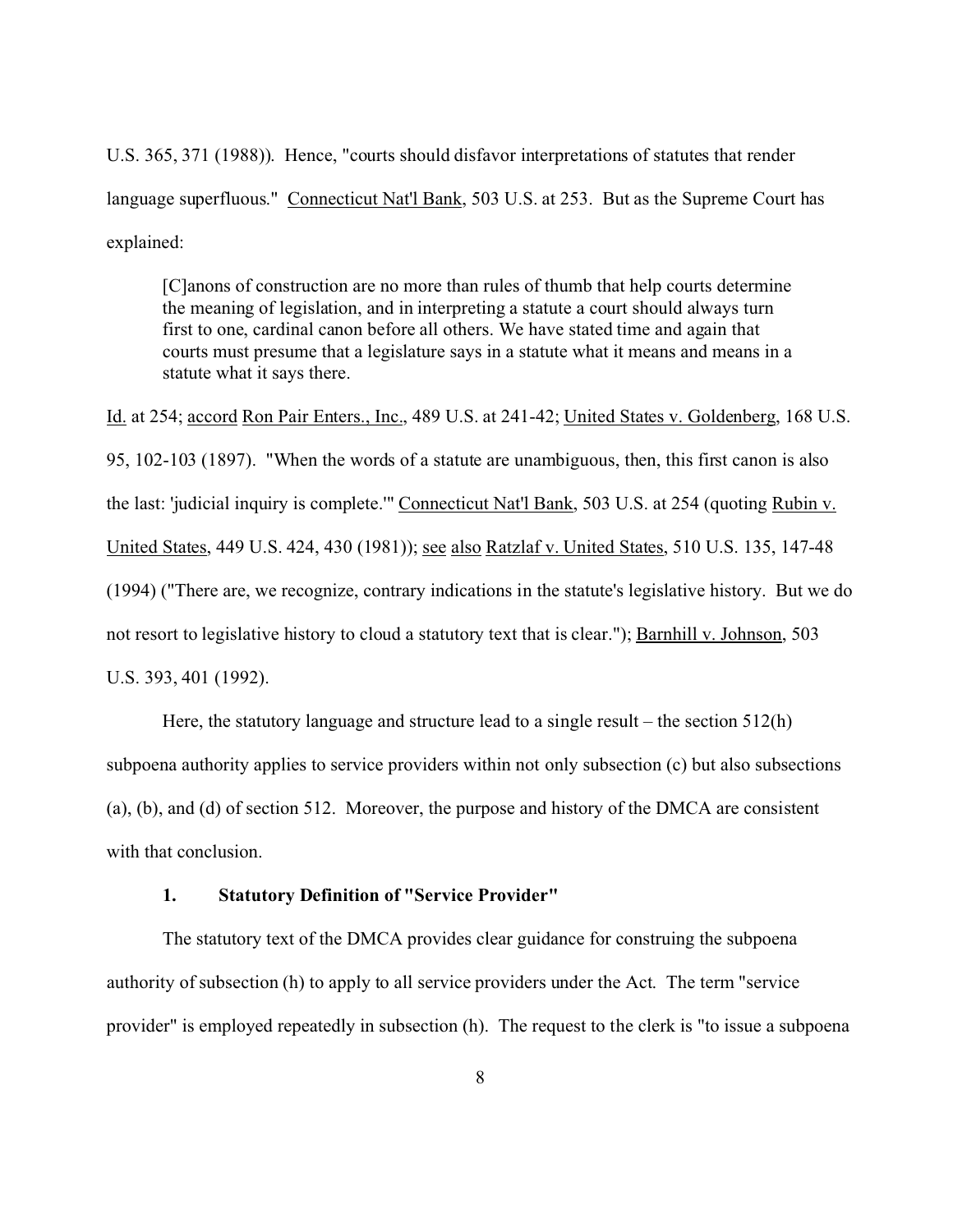to a service provider for identification of an alleged infringer"  $(\S 512(h)(1))$ ; the subpoena "shall authorize and order the service provider receiving the notification and the subpoena" to disclose the identifying information to the extent it is available to the service provider ( $\S 512(h)(3)$ ); a proper subpoena shall be executed by the clerk, who shall return it to the requester "for delivery to the service provider" (§ 512(h)(4)); and upon receipt "the service provider shall expeditiously disclose" the information required by the subpoena "regardless of whether the service provider responds to the notification" ( $\S$  512(h)(5)).

The question, then, is whether the "service provider" repeatedly referenced in subsection (h) is limited to one described by subsection (c) or instead includes those described in subsections (a), (b) and (d) of section 512 as well. The DMCA answers that question unequivocally.

The Act provides two distinct definitions of "service provider" -- a narrow definition as the term is used solely within subsection (a), and a broader definition governing all other subsections, which specifically includes a "service provider" under subsection (a) as well:

(k) Definitions. –

(1) Service provider. –

(A) As used in subsection (a), the term "service provider" means an entity offering the transmission, routing, or providing of connections for digital online communications, between or among points specified by a user, of material of the user's choosing, without modification to the content of the material as sent or received.

(B) As used in this section, other than subsection (a), the term "service provider" means a provider of online services or network access, or the operator of facilities therefor, and includes an entity described in subparagraph (A).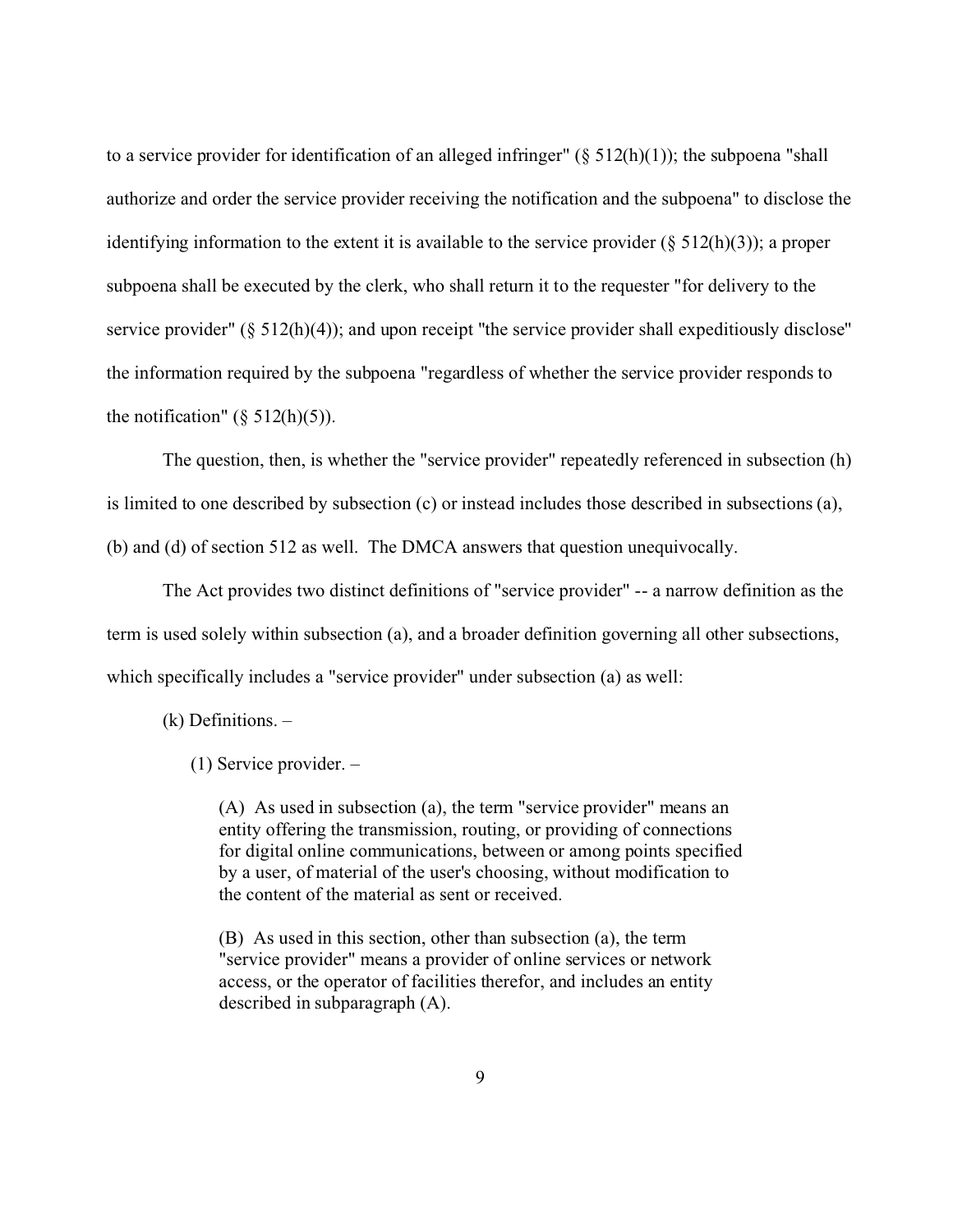# 17 U.S.C. § 512(k); see also ALS Scan, Inc. v. RemarQ Communities, Inc., 239 F.3d 619, 623 ( $4<sup>th</sup>$ Cir 2001) (the DMCA "defines a service provider broadly").

The textual definition of "service provider" in subsection (k) leaves no doubt, therefore, that the subpoena power in subsection (h) applies to all service providers, regardless of the functions a service provider may perform under the four categories set out in subsections (a) through (d). The broad definition in subsection  $(k)(1)(B)$  – "a provider of online services or network access" – expressly applies to the term "service provider" as used in subsection (h), since the narrow definition found in subsection  $(k)(1)(A)$  is applicable only to the term as used in subsection (a). By the plain text of the statute, moreover, the term "service provider" as employed in subsection (h) encompasses those entities defined in subsection  $(k)(1)(A)$ , which explicitly includes "service providers" under subsection (a) such as Verizon (an "entity offering the transmission, routing, or providing of connections for digital online communications"). In short, Verizon contends that it has only provided an Internet connection, and thus is within subsection (a) of the DMCA; but the definition of "service provider" in subsection (k) applicable to the subpoena authority under subsection (h) squarely includes subsection (a) entities such as Verizon that are "providing . . . connections for digital online communications." Given the broad definition of "service provider" in subsection  $(k)(1)(B)$ , and the use of that defined term throughout subsection  $(h)$ , the Court must, under well-established statutory construction tools, read these provisions together, as a whole. See United States v. Wilson, 290 F.3d 347, 355 (D.C. Cir. 2002) ("It is the 'classic judicial task' of construing related statutory provisions 'to make sense in combination.'") (quoting United States v. Fausto, 484 U.S. 439, 453 (1988)). Applying the statutory definition of "service provider" leaves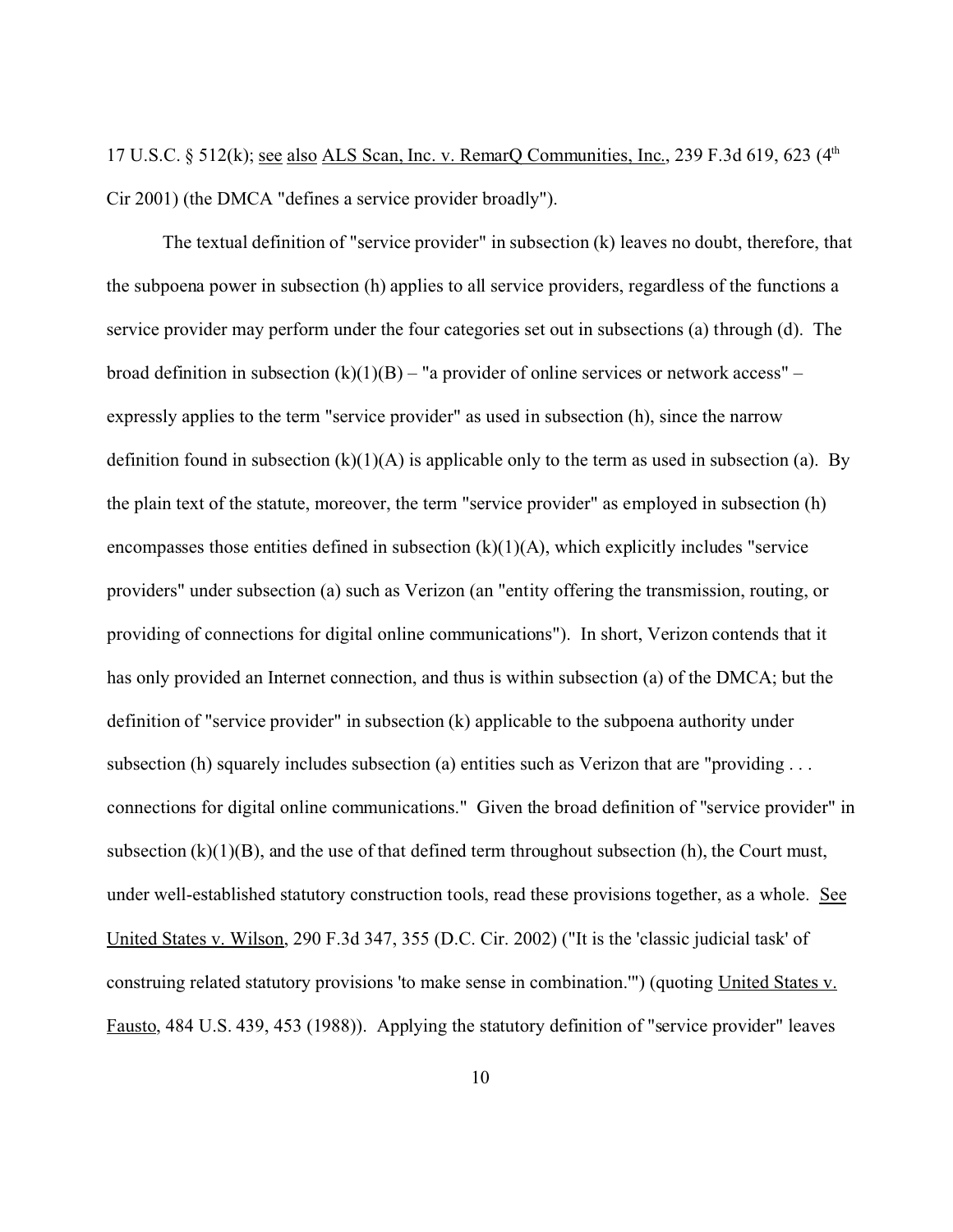no doubt whatsoever, then, that the DMCA subpoena authority reaches a subsection (a) service provider such as Verizon contends it is here.<sup>4</sup>

Verizon's response is to downplay the subsection (k) definition, dismissing it as "beside the point." But the language is clear, and the Court cannot overlook the governing definition of service provider in subsection  $(k)(1)(B)$ , which plainly sets the scope of the subsection (h) subpoena power. Rather, the Court must take into account all relevant parts of the statute. See United States Telecom Ass'n v. FCC, 227 F.3d 450, 463 (D.C. Cir. 2000) (noting "the well-accepted principle of statutory construction that requires every provision of a statute to be given effect"); *Qi-Zhuo v.* Meissner, 70 F.3d 136, 139 (D.C. Cir. 1995) (courts have "endlessly reiterated [the] principle of statutory construction . . . that all words in a statute are to be assigned meaning, and that nothing therein is to be construed as surplusage"). "If a statute defines a term in its definitional section, then that definition controls the meaning of the term wherever it appears in the statute." Lilly v. Internal Revenue Service, 76 F.3d 568, 571 (4th Cir. 1996); see also Colautti v. Franklin, 439 U.S. 379, 392 n.10 (1979) ("[A] definition which declares what a term 'means' . . . excludes any meaning that is not stated."); Florida Dep't of Banking & Fin. v. Board of Governors of Fed. Reserve Sys.,

<sup>&</sup>lt;sup>4</sup> The legislative history of the DMCA comports with this reading of the definitional language of subsection (k). The Senate Report explains that "[t]he second definition of 'service provider,' set forth in subsection  $(j)(1)(b)$ , applies to the term as used in any other subsection of section 512." S. Rep. No. 105-190, at 54 (subsection  $(j)(1)(b)$  ultimately became subsection  $(k)(1)(B)$ ). "This definition includes, for example, services such as providing Internet access, email, chat room and web page hosting services," and "[t]he definition also specifically includes any entity that falls within the first definition of service provider." Id. at 54-55. See also H.R. Rep. No. 105-551 (II), at 64 (1998) (definition of 'service provider' "includes, for example, services such as providing Internet access, email," etc.).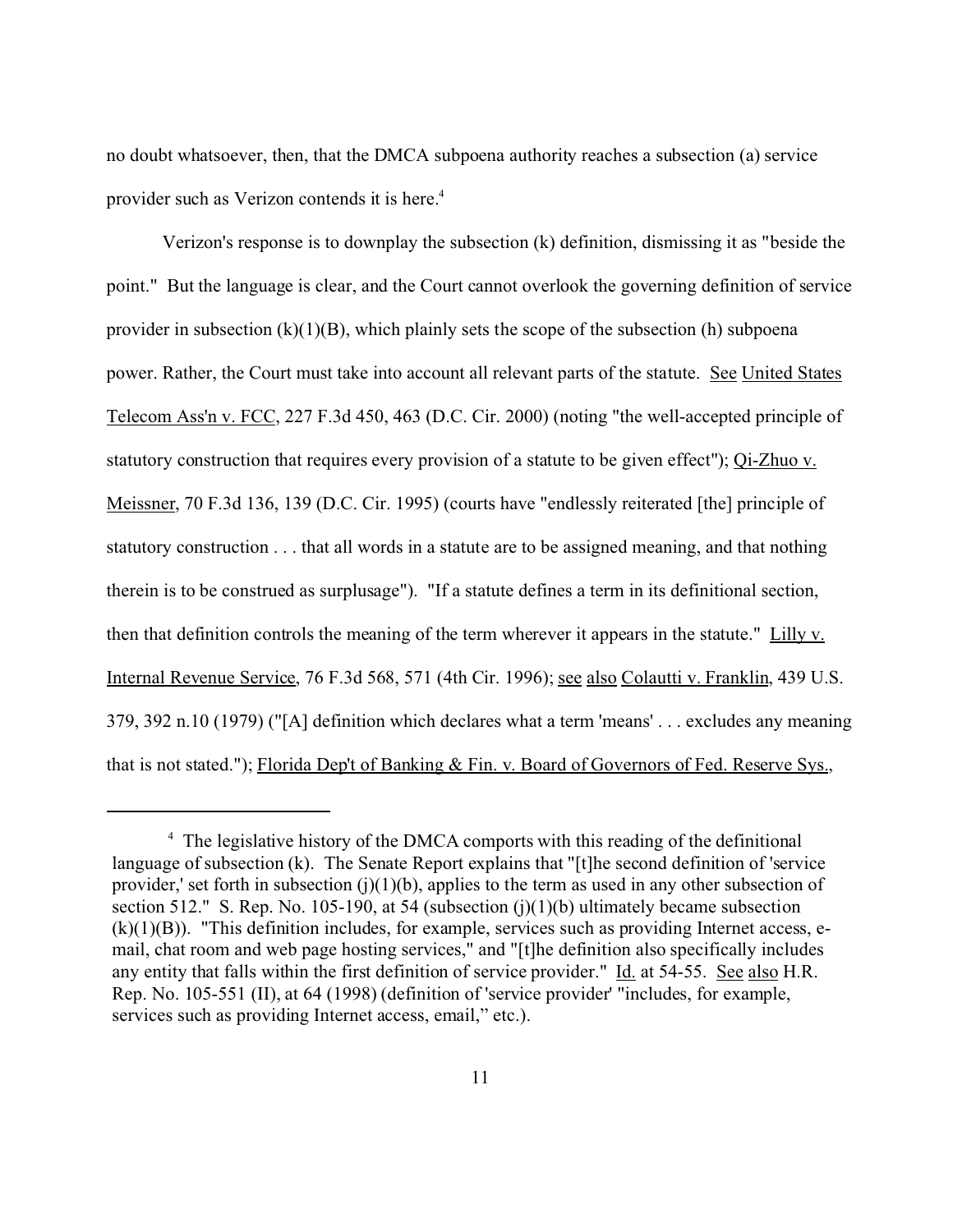800 F.2d 1534, 1536 (11th Cir. 1986) ("It is an elementary precept of statutory construction that the definition of a term in the definitional section of a statute controls the construction of that term wherever it appears throughout the statute."). It would simply make no sense here to dismiss the statutory definition of "service provider" as irrelevant.

As Verizon explained in its letter to RIAA refusing to comply with the subpoena, "the only service [Verizon] provides to the Customer is Internet connectivity." Motion to Enforce, Ex. D, at p. 2 (letter from Dailey to Whitehead dated Aug. 6, 2002). But the broad definition of "service provider" under subsection  $(k)(1)(B)$  that is expressly applicable to subsection (h), together with the fact that Verizon indisputably provided network access to the alleged infringer, lead ineluctably to the conclusion that the subpoena authority of the DMCA applies to all service providers within the scope of the Act, including those like Verizon falling under subsection (a).

## **2. The Statutory Structure**

Verizon's assertions to the contrary are refuted by the structure and language of the DMCA. An essential condition for a valid subpoena under subsection 512(h), Verizon claims, "is a notification to the service provider that complies with subsection  $(c)(3)(A)$ ." Verizon Opp. at pp. 2-3. Therefore, Verizon argues, it is implicit that a subpoena may only be issued to service providers described in subsection (c) -- in other words, "to [those] service providers who have stored offending material on their own system or network." Id. at p. 3. Verizon notes that, in contrast, "subsection (a) -- the provision of section 512 for service providers acting simply as passive transmitters, as Verizon was here -- contains no provision for any notification of claimed infringers, much less notification that 'satisfies the requirements of (c)(3)(A).'" Id. Thus, Verizon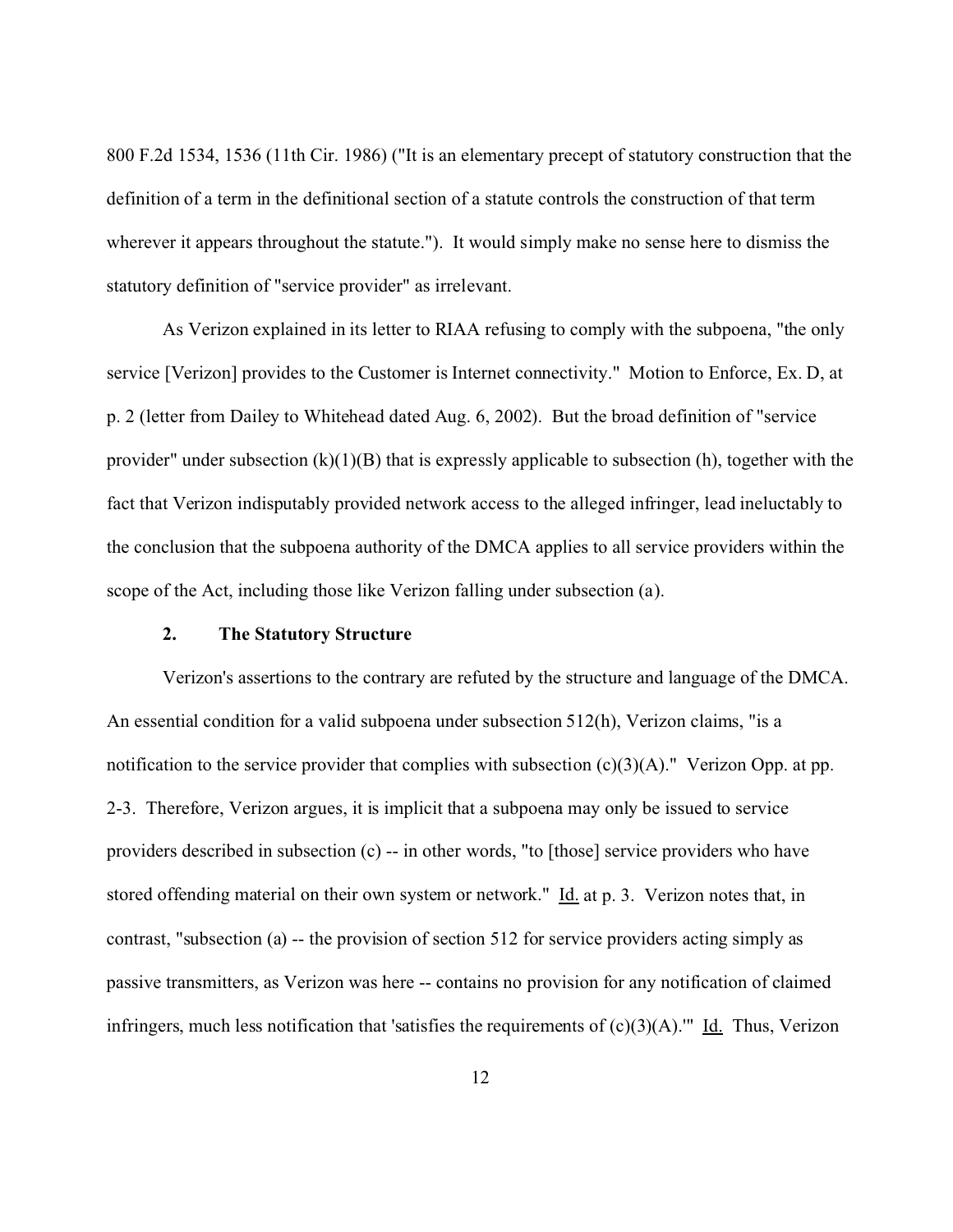reasons, RIAA's subpoena to it is invalid because Verizon is not storing the infringing material on its system or network, but is simply providing "Internet connectivity" or acting as a "passive conduit" under subsection (a), and hence need not comply with the notification requirement in subsection  $(c)(3)(A)$ .

The Court disagrees with Verizon's strained reading of the Act, which disregards entirely the clear definitional language of subsection (k). The holistic character of statutory construction requires an examination of all relevant text, and of language as well as structure. See Connecticut Nat'l Bank, 503 U.S. at 254. Not only the language but also the structure of the DMCA dispenses with the contentions advanced by Verizon.

Verizon contends that the Court should infer that the subpoena authority under subsection (h) only applies to subsection (c) in light of the reference in subsection  $(h)(2)(A)$  to the notification requirement of subsection  $(c)(3)(A)$ . But that reference does not mean that subsection (h) only applies to service providers described in subsection (c). In fact, the notification provision in subsection (c) is also referenced elsewhere in the DMCA, including in subsections (b)(2)(E) and (d)(3). The latter references confirm the expectation that notifications like that described in subsection  $(c)(3)$  will at times be needed in settings under subsections (b) and (d), and hence are not confined to subsection (c) settings. Subsection (h), moreover, is written without limitation or restriction as to its application. It is entitled "Subpoena to identity infringer" -- not "Subpoena to identify infringer storing copyrighted material on a service provider's network" or "Subpoena to identify infringer relating to subsection (c)." If Congress intended to restrict or limit the subsection (h) subpoena authority based on where the infringing material resides, one would expect to see that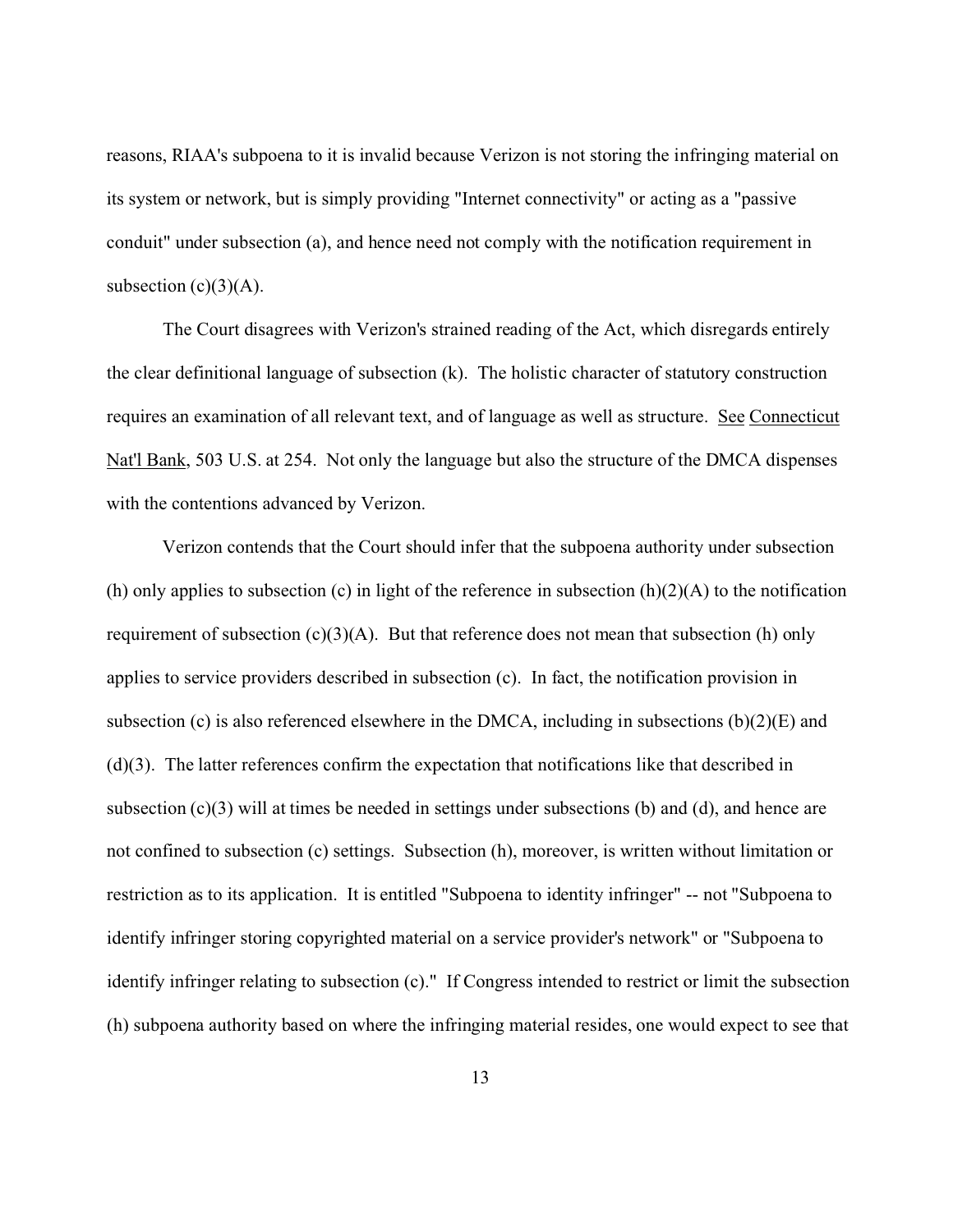limitation spelled out in subsection (h). And if Congress intended to limit subsection (h) subpoenas strictly to service providers under subsection (c), it certainly could have made such a limitation explicit.

There is simply nothing in the text of the statute that states, or even suggests, that the subpoena authority in subsection (h) applies only to those service providers described in subsection (c). Indeed, subsection (h) does not require, as Verizon contends, a copyright owner to comply fully with subsection  $(c)(3)(A)$ . The references in subsection (h) to "a notification described in" (see

§§ 512(h)(2)(A) & (h)(5)) or that "satisfies the provisions of" (see § 512(h)(4)) subsection (c)(3)(A) do not by their language limit the subpoena authority. Rather, these references are consistent with the construction that when a subpoena under subsection (h) is sought against a service provider falling within subsections (a), (b) or (d), the copyright owner or authorized person must then provide a notification like the one always required under subsection (c) but not otherwise required under (a), (b) or (d). Thus, as part of the process to obtain a subpoena, subsection  $(h)(2)(A)$  simply requires a copyright owner to file with the clerk the type of "notification described in subsection  $(c)(3)(A)."$ 

Significantly, then, if Congress had intended subsection (h) subpoenas to apply solely to subsection (c) service providers, it could have stated such a limitation in subsection (h), or stated that subsection (h) does not apply to subsections (a), (b) or (d), or even have placed the subpoena authority itself within subsection (c). But Congress did not do so. Instead, the subpoena authority in the DMCA is contained in a stand-alone subsection, just as separate from subsection (c) as it is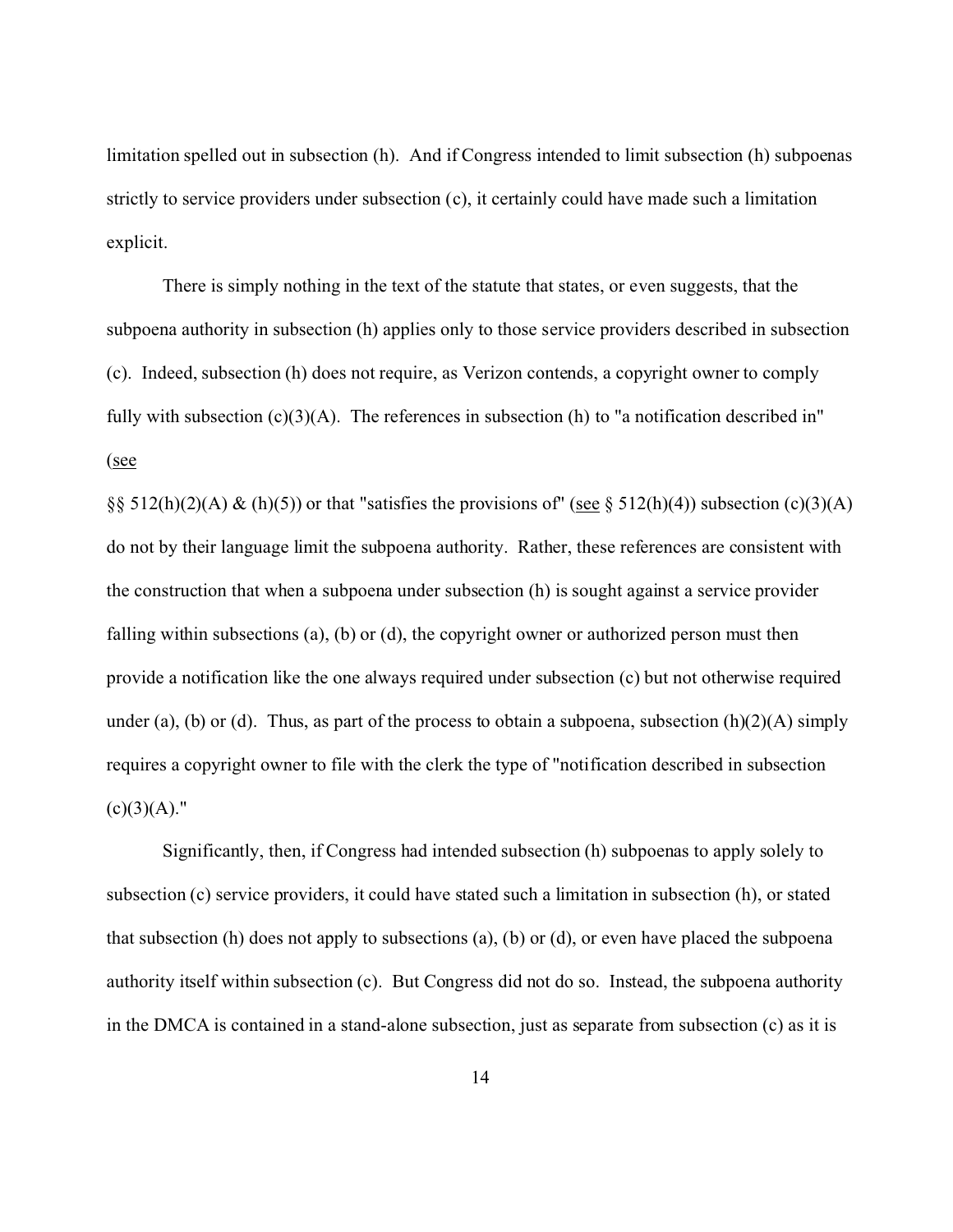from subsections (a), (b), and (d).<sup>5</sup> It is a "fundamental canon of statutory construction that the words of a statute must be read in their context and with a view to their place in the overall statutory scheme." FDA v. Brown & Williamson Tobacco Corp., 529 U.S. 120, 133 (2000).

Verizon's proposed construction does not comport with other aspects of the Act either. A court must consider "the particular statutory language at issue, as well as the language and design of the statute as a whole." KMart v. Cartier, Inc., 486 U.S. 281, 291 (1988). There is no discernable reason why Congress would limit the subpoena authority under subsection (h) to subsection (c) service providers alone. To begin with, the burden on a service provider in

<sup>&</sup>lt;sup>5</sup> Verizon also points out that under subsection  $(c)(3)(A)(iii)$  a copyright owner must identify the infringing material "that is to be removed or access to which is to be disabled." In order to remove or disable access to the material, Verizon argues, the material must be stored on its system -- an indication that Congress intended subsection (h) to apply only to those service providers who store infringing material on their systems. The Court is not persuaded. To begin with, a subpoena issued pursuant to subsection (h) is used to identify the infringer, not to force the service provider to remove material or disable access to it. The requirement for the notification is simply that it identify the infringing material to be removed, not that removal be effectuated. In addition, a copyright owner can meet the requirement under subsection (c)(3)(A)(iii) if it can disable access to material. Here, Verizon certainly can disable access to the material by terminating the account altogether. Verizon makes clear to customers in its terms of service that the use of its network for copyright infringement is strictly forbidden, and can result in a variety of sanctions, including termination. In fact, the DMCA requires service providers, in order to obtain the various safe harbor protections, to implement "a policy that provides for termination in appropriate circumstances of subscribers and account holders of the service provider's system or network who are repeat infringers." 17 U.S.C. § 512(*i*)(1)(A). Verizon counters that terminating service is too harsh, and may prevent other family members from having Internet service. But again, the requirement is only identification of infringing material, not actual removal or access denial. There is nothing, moreover, to prevent a family member from opening another account. In any event, it is irrelevant whether the service provider is able, or intends, to disable access to the material. See id. § 512(h)(5) ("service provider shall expeditiously disclose to the copyright owner . . . the information required by the subpoena, . . . regardless of whether the service provider responds to the notification").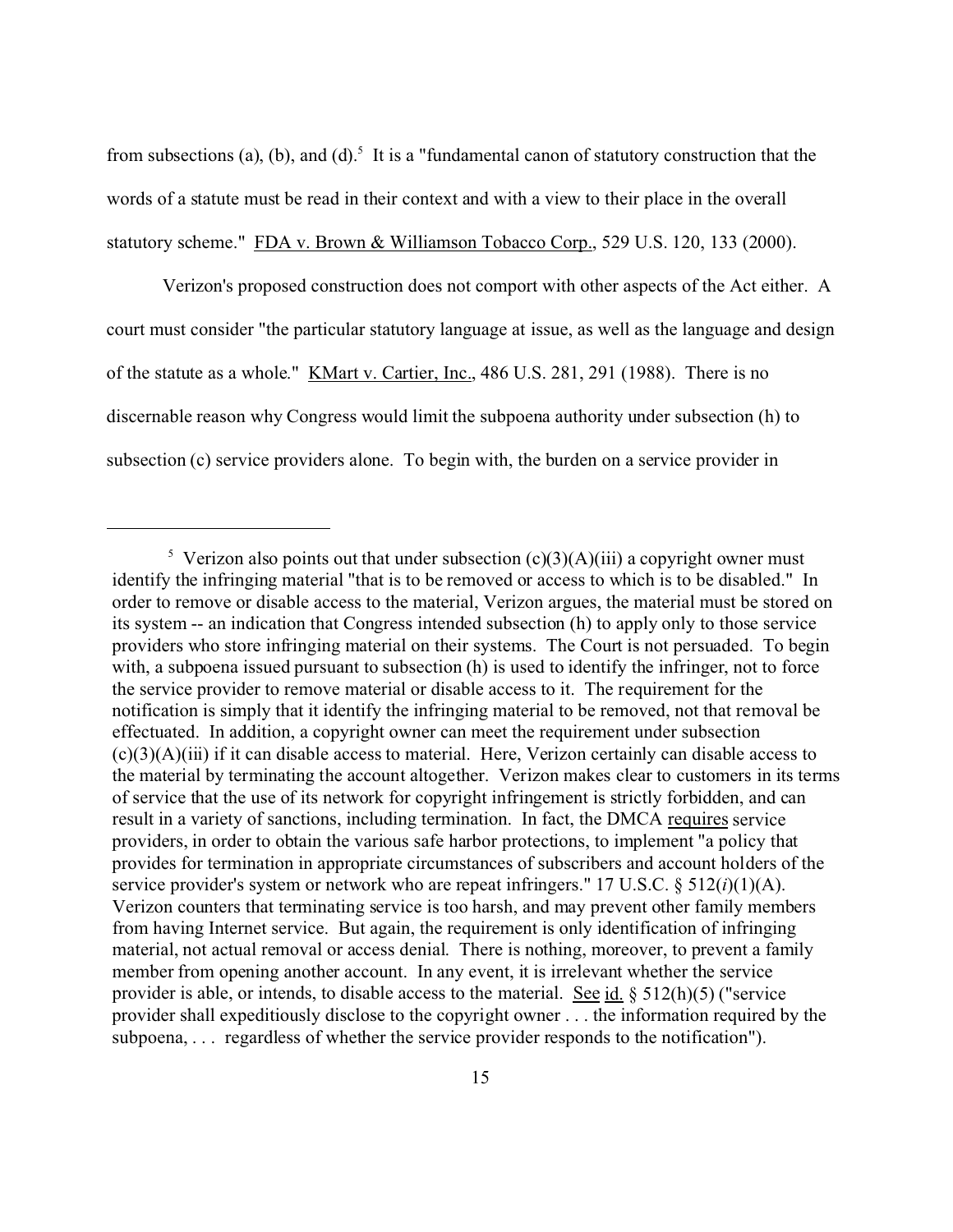identifying an apparent infringer is no different depending on which subsection of 512 is implicated.<sup>6</sup> Indeed, considering the four-part structure of the liability limitations under the DMCA, subsections (a) through (d) together with the subpoena authority under subsection (h) only "make sense in combination" if construed so that the subpoena authority extends to service providers in all four categories. See Fausto, 484 U.S. at 453; Wilson, 290 F.3d at 355. Otherwise, the statute would fail significantly to address many contexts in which a copyright owner needs to utilize the subpoena process in order to discern the identity of an apparent copyright infringer. And although Verizon has attempted to justify an exclusion of just subsection (a) service providers from the reach of the subpoena authority, the position advanced by Verizon logically supports confining the subpoena authority to subsection (c) service providers alone, whereas the statutory language and structure certainly provide no basis for differentiating service providers within subsection (a) from those within subsections (b) and (d) as to the scope of the subpoena power. Moreover, whatever rationale warrants distinguishing among subsections (a) through (d) for purposes of the safe harbor liability protections, there is no corresponding rationale for such distinctions regarding a subpoena power that entails merely identifying infringers.

Importantly, Verizon's construction does not square with Congress's express and repeated direction to make the subpoena process "expeditious." See, e.g., 17 U.S.C. §§ 512(h)(3), (h)(4)  $\&$ 

<sup>&</sup>lt;sup>6</sup> Arguably, the total burden on service providers may be heavier from subpoenas relating to subsection (a), as there may be more infringement occurring with subsection (a) service providers than with subsection (c) service providers. But in exchange for complying with subpoenas under subsection (h), service providers receive liability protection from any copyright infringement -- direct or vicarious -- by their users. Hence, any additional burden is offset by that protection, which, of course, is exactly the contemplation reflected in the structure of the DMCA.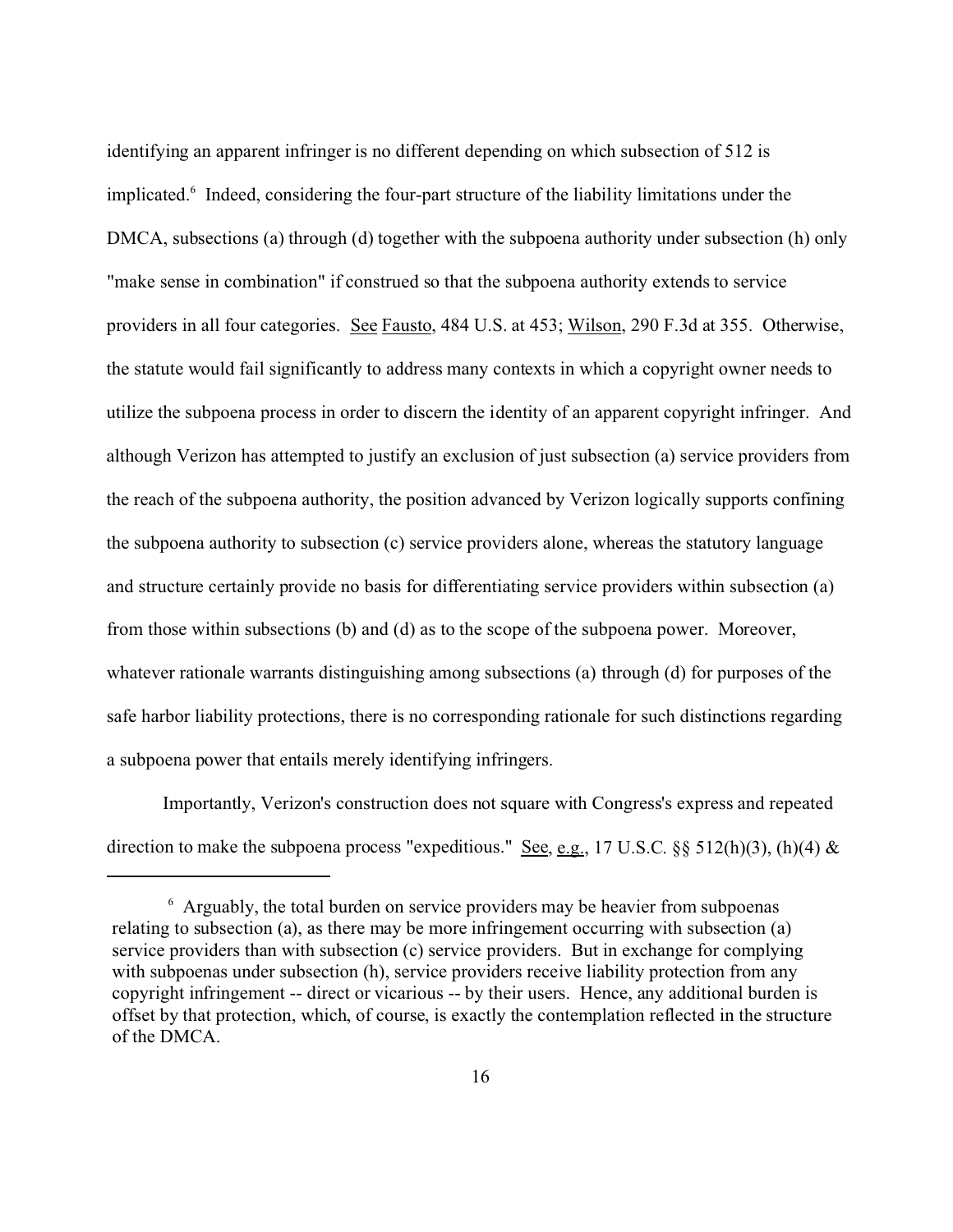(h)(5) (subpoena shall require service provider to expeditiously disclose identity of infringer; clerk shall expeditiously issue subpoena; and service provider shall expeditiously disclose identity of infringer upon receipt of subpoena). The statute contemplates a rapid subpoena process designed quickly to identify apparent infringers and then curtail the infringement. The copyright holder, however, cannot readily determine whether its infringed material was stored on or merely transmitted across the service provider's system, and hence whether it faces a subsection (c) or subsection (a) situation. As a result, if the copyright owner could only utilize the subpoena process for subsection (c) service providers, it would have to establish at the outset that the service provider fell within subsection (c) in the particular case at hand. Hence, in many instances an initial contested factual issue would ensue in court with respect to where the material is stored, resulting in potentially lengthy delays in obtaining identifying information about the infringer. Such complication and delay hardly comports with the language peppered throughout subsection (h) indicating that the subpoena process should be "expeditious." In fact, there is an important reason why Congress required service providers to act promptly upon receipt of a subpoena to prevent further infringement -- "the ease with which digital works can be copied and distributed worldwide virtually instantaneously." S. Rep. No. 105-190, at 8.<sup>7</sup>

Verizon's construction thus makes little sense from a policy standpoint. Verizon has

 $\sigma$  The consequence of delaying the receipt of information identifying an infringer was highlighted by *amicus curiae* Motion Picture Association of America. If Warner Brothers sought to obtain by subpoena information identifying an alleged infringer disseminating the latest Warner Brothers' movie release over the Internet, but needed first to establish that the movie was stored on the service provider's system, the movie could be distributed all over the world in the meantime, dramatically diminishing the value of the copyright.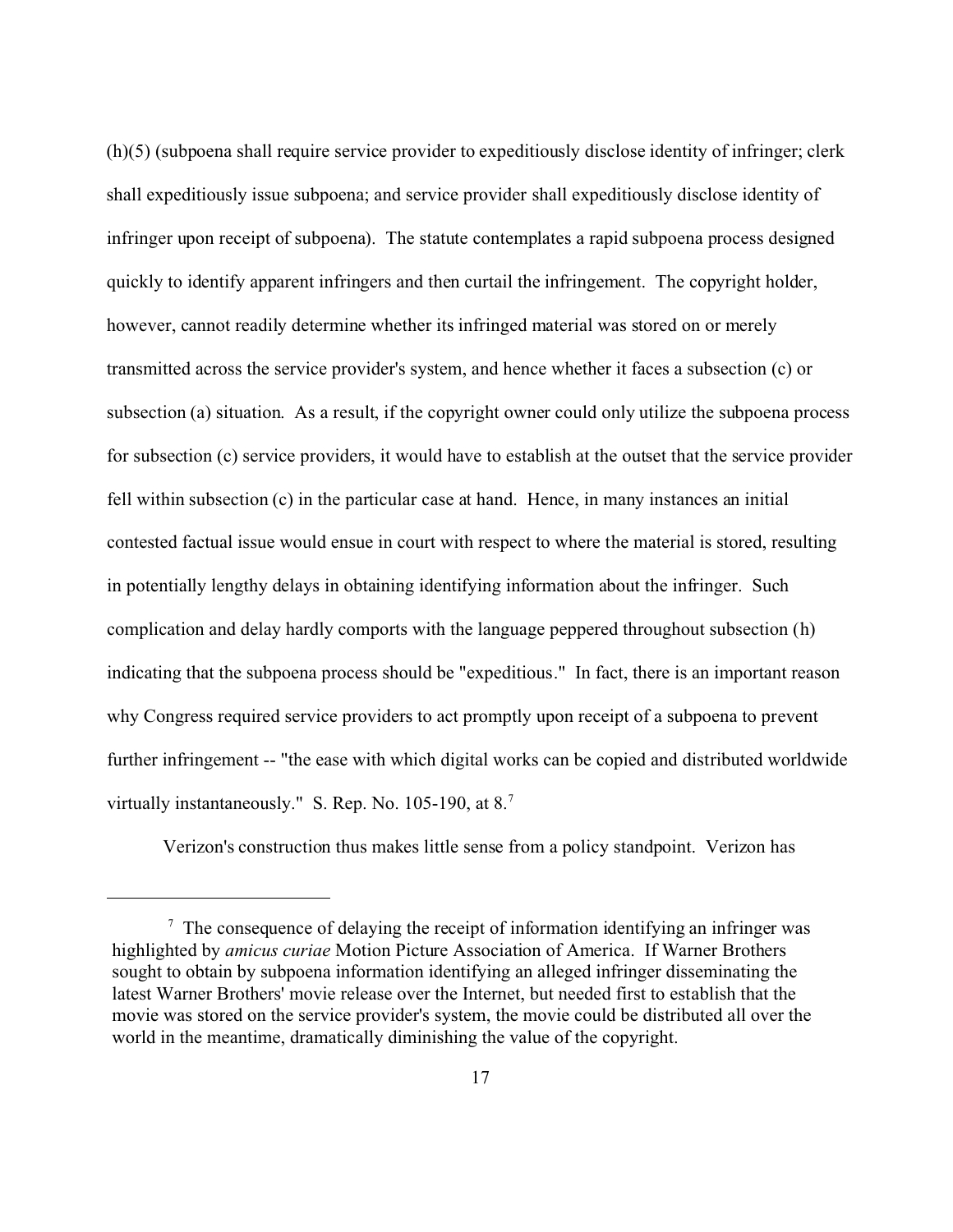provided no sound reason why Congress would enable a copyright owner to obtain identifying information from a service provider storing the infringing material on its system, but would not enable a copyright owner to obtain identifying information from a service provider transmitting the material over its system (or, indeed, from a service provider engaged in system caching under subsection (b) or providing information location tools under subsection (d)). After all, the information obtained simply permits the copyright owner to take steps directly with the infringer to prevent further infringement. It is unlikely, the Court concludes, that Congress would seek to protect copyright owners in only some of the settings addressed in the DMCA, but not in others.

In short, Verizon's position that the subpoena power in subsection (h) only applies to subsection (c) service providers, and not to subsection (a) (or for that matter to subsections (b) and (d)) service providers, would create a huge loophole in Congress's effort to prevent copyright infringement on the Internet. There is little doubt that the largest opportunity for copyright theft is through peer-to-peer ("P2P") software, as used by the alleged infringer here. One *amici* characterizes such P2P software as "the biggest revolution to happen on the Internet since the advent of email or the World Wide Web -- millions of individuals use P2P now, and the number is growing exponentially." Br. of *Amicus Curiae* U.S. Internet Service Provider Assoc. at p. 6. Even Verizon states that "more than 100 million copies of [KaZaA's] peer-to-peer file sharing software have been downloaded, and more than two million of its users are commonly online at any given time." Verizon Opp. at p. 8. Because peer-to-peer users most often swap materials over the Internet that are stored on their own computers -- not on the service providers' networks -- such activity is within subsection (a), not subsection (c). Thus, under Verizon's reading of the Act, a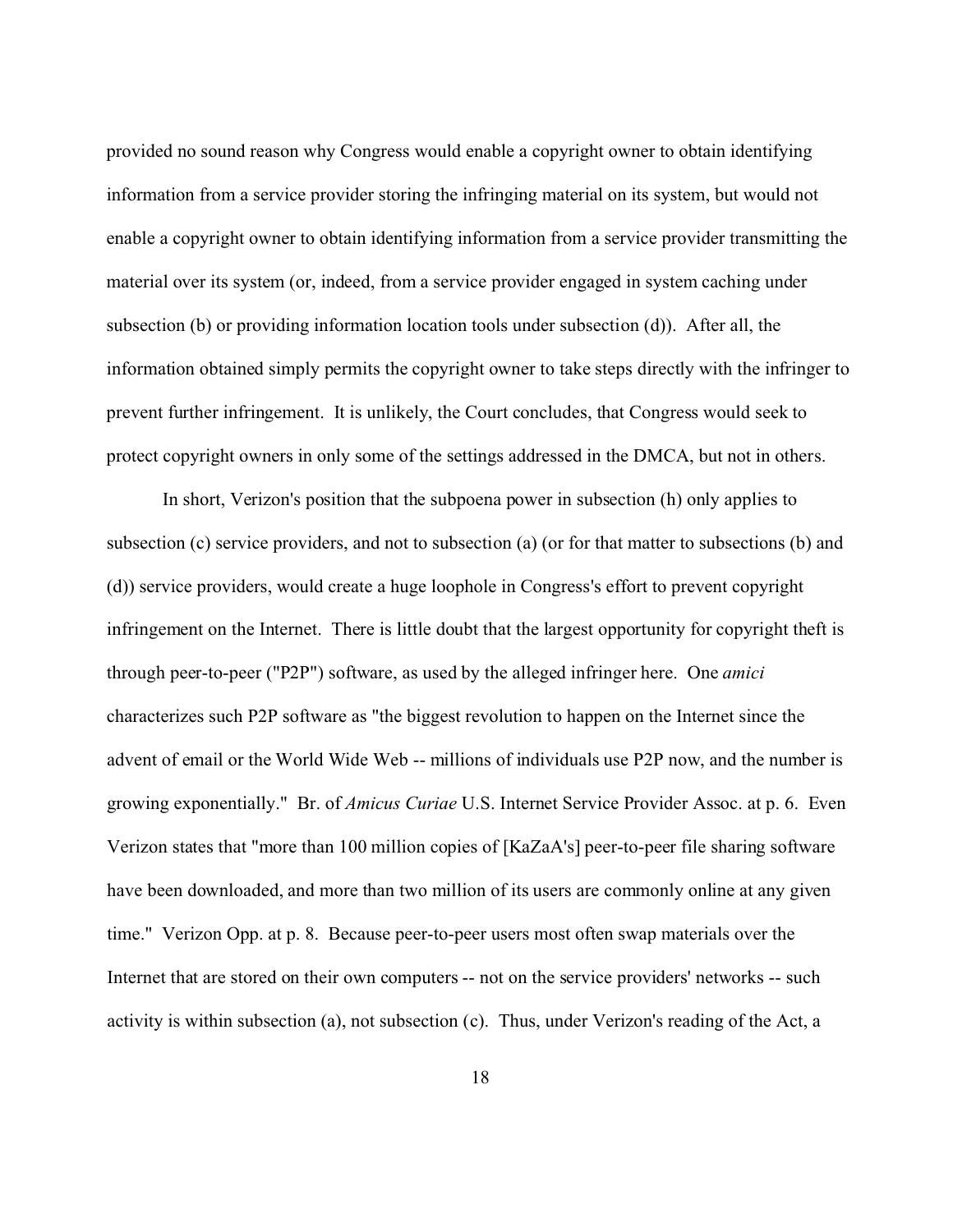significant amount of potential copyright infringement would be shielded from the subpoena authority of the DMCA.<sup>8</sup> That would, in effect, give Internet copyright infringers shelter from the long arm of the DMCA subpoena power, and allow infringement to flourish. The Court can find nothing in the language or structure of the statute that suggests Congress intended the DMCA to protect only a very limited portion of copyrighted material on the Internet.

# **3. The Purpose and History of the DMCA**

"The traditional tools [of statutory construction] include examination of the statute's text, legislative history, and structure, as well as its purpose." Natural Resources Defense Council, Inc., v. Daley, 209 F.3d 747, 752 (D.C. Cir. 2000). Here, the text and structure of the DMCA are clear, as explained above, and "we do not resort to legislative history to cloud a statutory text that is clear." Ratzlaf v. United States, 510 U.S. at 147-48. Nonetheless, common sense suggests that an assessment of the subpoena authority under the DMCA may benefit from an understanding of the purpose and history of the legislation. See Wisconsin Public Intervenor v. Mortier, 501 U.S. 597, 611 n.4 (1991).

Congress not only sought to limit the liability of service providers under the DMCA, but also intended to assist copyright owners in protecting their copyrights. The legislative history

<sup>&</sup>lt;sup>8</sup> Verizon recognizes the extent of this resulting loophole. In addressing the burden on service providers if subsection (h) applied to subsection (a), Verizon conceded at oral argument that far more infringement occurs with subsection (a) service providers: "There are, under subsection (a), far greater number of uses, e-mail, for instance, is part of subsection (a). The whole Internet is potentially drawn into subsection (a)." Tr. of Hearing (Oct. 4, 2002) at p. 61. Indeed, as one District Court observed in construing an unrelated provision of the DMCA, "piracy of intellectual property has reached epidemic proportions." United States v. Elcom Ltd., 203 F. Supp.2d 1111, 1132 (N.D. Cal. 2002).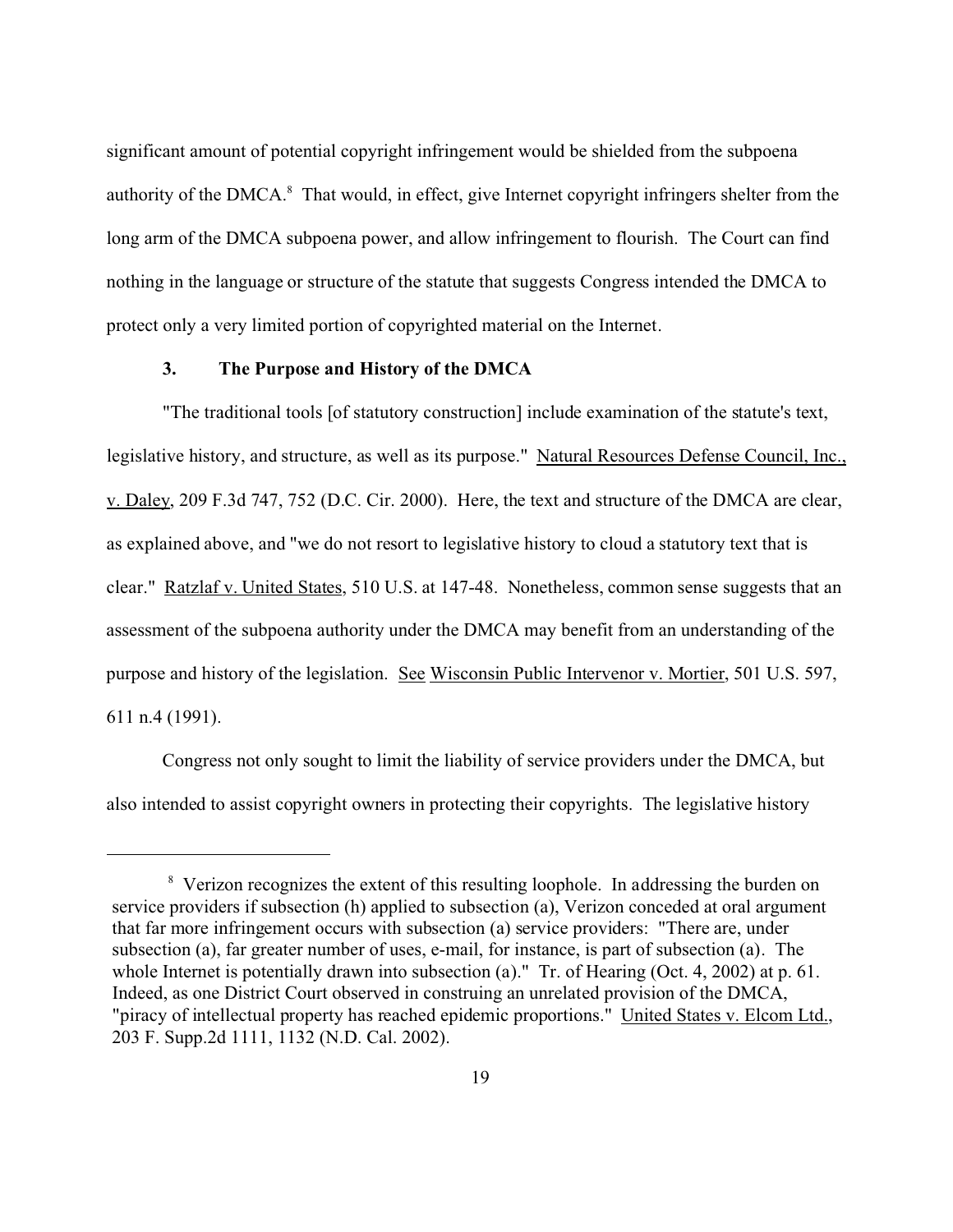makes clear that in enacting the DMCA, Congress attempted to balance the liability protections for service providers with the need for broad protection of copyrights on the Internet.<sup>9</sup> The clear purpose of the DMCA, evident in its legislative history, confirms that the scope of the subsection (h) subpoena power extends to service providers within subsection (a) as well as subsection (c).

The dual purpose and balance of the DMCA has been recognized by the courts. The Fourth Circuit has explained that "[t]he DMCA was enacted both to preserve copyright enforcement on the Internet and to provide immunity to service providers from copyright infringement liability for 'passive,' 'automatic' actions in which a service provider's system engages through a technological process initiated by another without the knowledge of the service provider." ALS Scan, Inc. v. RemarQ Communities, Inc., 239 F.3d 619, 625 (4<sup>th</sup> Cir. 2001). Other courts note this balancing as well. "Congress was concerned with promoting electronic commerce while protecting the rights of copyright owners, particularly in the digital age where near exact copies of protected works can be made at virtually no cost and distributed instantaneously on a worldwide basis." United States v. Elcom Ltd., 203 F. Supp.2d 1111, 1124 (N.D. Cal. 2002) (citing S. Rep. No. 105-190, at 8 ). In short, Congress sought "to protect against unlawful piracy and promote the development of electronic commerce and the availability of copyrighted material on the Internet." Id. at 1125.

Congress thus created tradeoffs within the DMCA: service providers would receive liability protections in exchange for assisting copyright owners in identifying and dealing with infringers who misuse the service providers' systems. At the same time, copyright owners would forgo

<sup>&</sup>lt;sup>9</sup> To the extent the statutory language in the DMCA is unclear, "the legislative history of the DMCA can be useful in fleshing out its meaning given the paucity of precedent interpreting the statute." Costar Group, Inc. v. Loopnet, Inc., 164 F. Supp.2d 688, 700 (D. Md. 2001).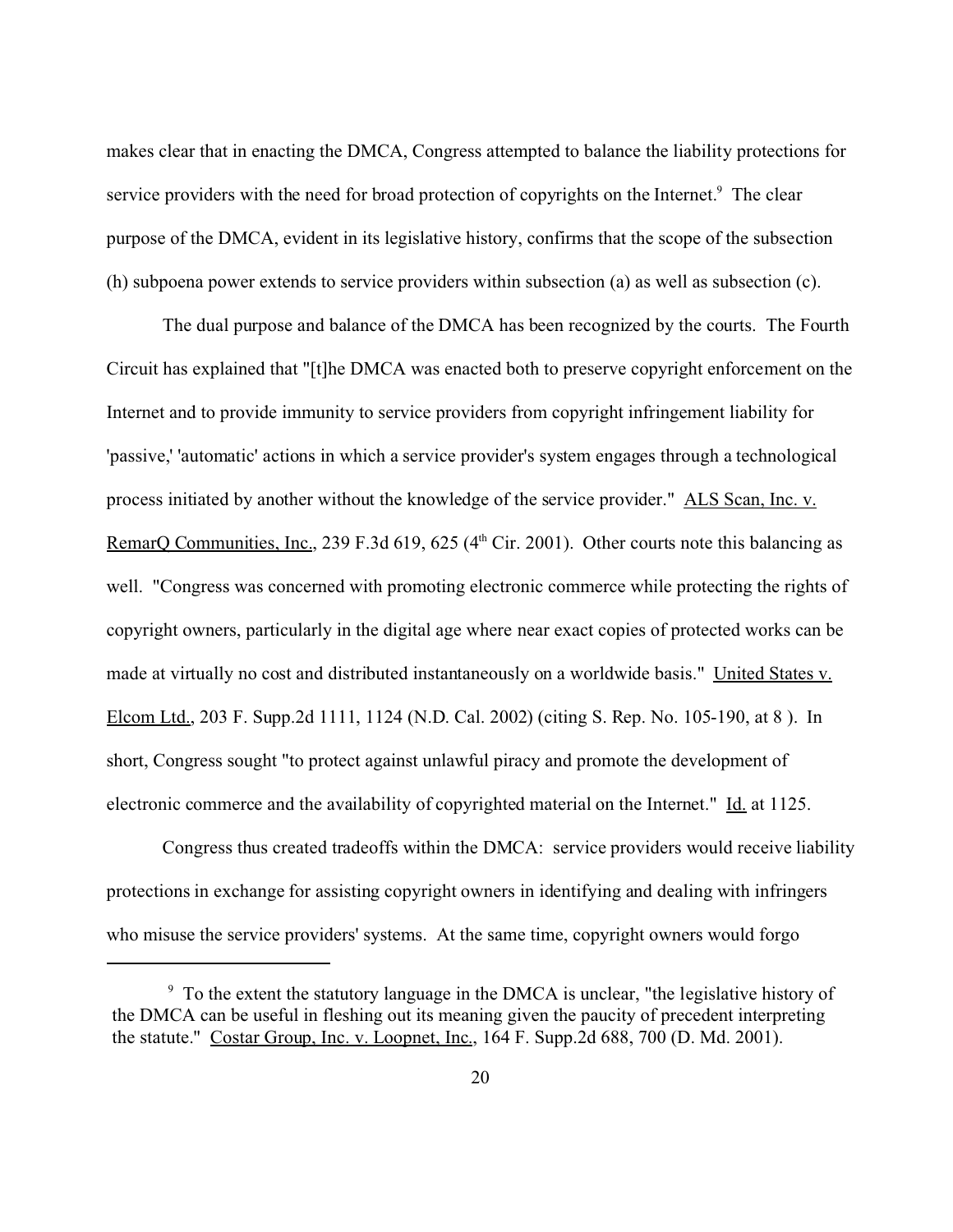pursuing service providers for the copyright infringement of their users, in exchange for assistance in identifying and acting against those infringers.

Title II [of the DMCA] preserves strong incentives for service providers and copyright owners to cooperate to detect and deal with copyright infringements that take place in the digital networked environment. At the same time, it provides greater certainty to service providers concerning their legal exposure for infringements that may occur in the course of their activities.

S. Rep. No. 105-190, at 20. "[T]he Committee believes it has appropriately balanced the interests of content owners, on-line and other service providers, and information users in a way that will foster the continued development of electronic commerce and the growth of the Internet." H.R. Rep. No. 105-551 (II), at 21; see also H.R. Rep. No. 105-551(I), at 11 (noting that remedies "ensur[e] that it is possible for copyright owners to secure the cooperation of those with the capacity to prevent ongoing infringement").<sup>10</sup> In striking this balance, Congress was driven by the observation that unless copyright owners have the ability to protect their copyrights on the Internet, they will be less likely to make their works available online:

Due to the ease with which digital works can be copied and distributed worldwide virtually instantaneously, copyright owners will hesitate to make their works readily available on the Internet without reasonable assurance that they will be protected against massive piracy. . . . [This legislation] will facilitate making available quickly and conveniently via the Internet the movies, music, software, and literary works that are the fruit of the American creative genius.

S. Rep. No. 105-190, at 8.

<sup>&</sup>lt;sup>10</sup> "The DMCA affects [service providers'] liability by insulating [providers] from liability as long as they comply with certain statutory requirements designed to facilitate content providers' efforts to protect their copyrighted material." A. Yen, Internet Service Provider Liability for Subscriber Copyright Infringement, Enterprise Liability, and the First Amendment, 99 Geo.L.J. 1833, 1881 (2000).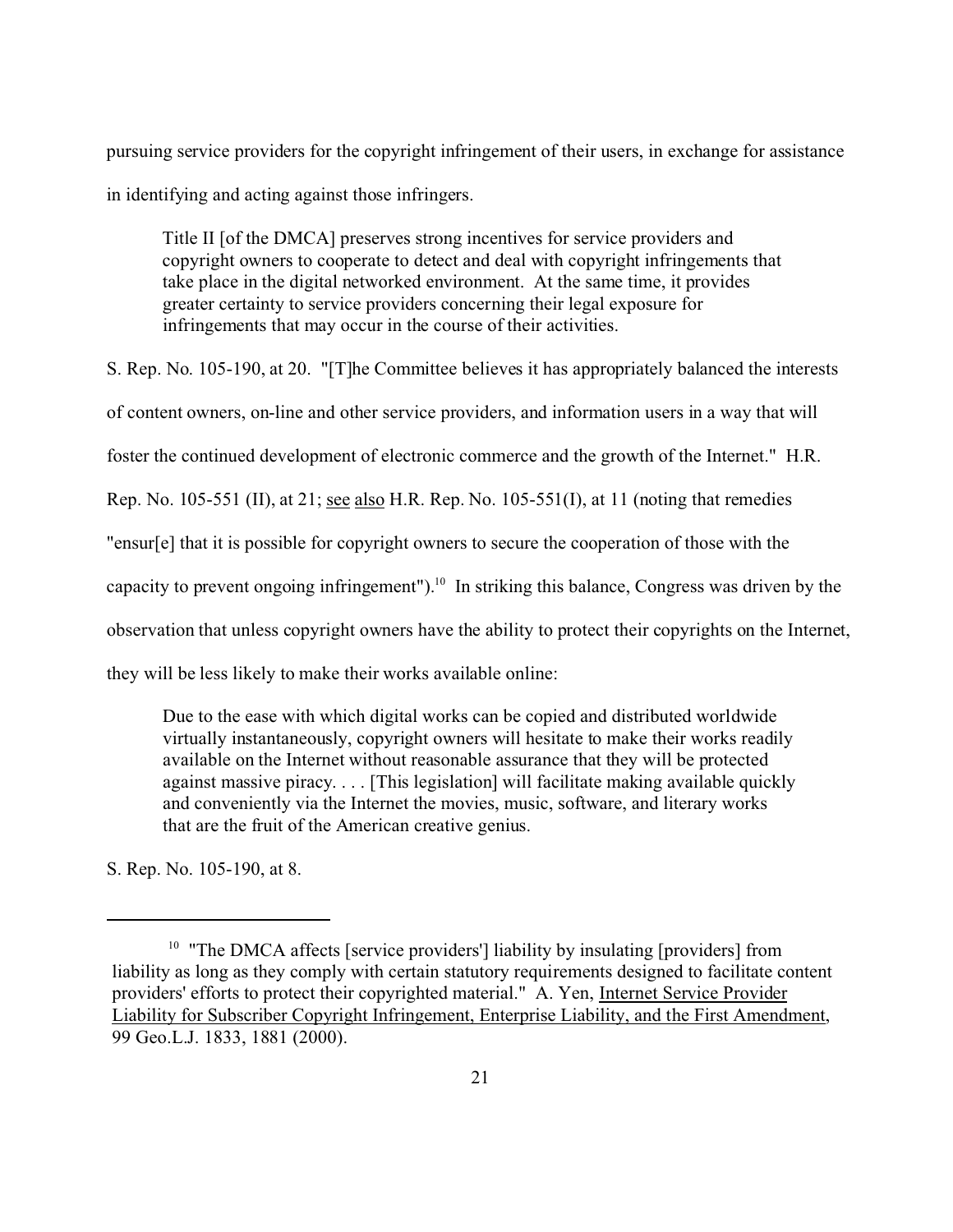Congress also recognized that the Internet created unprecedented opportunities for copyright infringement, and sought to provide assistance to copyright owners in light of the technological developments surrounding the Internet:

Copyright laws have struggled through the years to keep pace with emerging technology from the struggle over music played on a player piano roll in the 1900's to the introduction of the VCR in the 1980's. With this constant evolution in technology, the law must adapt in order to make digital networks safe places to disseminate and exploit copyrighted materials. . . . Title II [of the DMCA] clarifies the liability faced by service providers who transmit potentially infringing material over their networks. In short, Title II ensures that the efficiency of the Internet will continue to improve and that the variety and quality of services on the Internet will expand.

S. Rep. No. 105-190, at 1-2. As Senator Leahy explained, "[t]he DMCA is a product of the Senate Judiciary Committee's recognition that ours is a time of unprecedented challenge to copyright protection. . . . This bill is a well-balanced package of proposals that address the needs of creators, consumers and commerce in the digital age and well into the next century." Id. at 68.

Congress was concerned about the ability of copyright owners to protect their creative investments in light of rapid technological innovations on the Internet that make copyright theft easy, virtually instantaneous, and undetectable. Therefore, in exchange for the liability protections afforded to service providers in subsections (a) through (d) of the DMCA, Congress sought through subsection (h) to require service providers to assist copyright owners in identifying infringers using the service providers' systems. If, as Verizon contends, service providers only have such obligations when the infringing material is stored on their systems, then service providers falling within subsection (a) -- a large portion of those addressed by the DMCA -- would receive the liability protections of the Act without the corresponding obligation to assist copyright owners in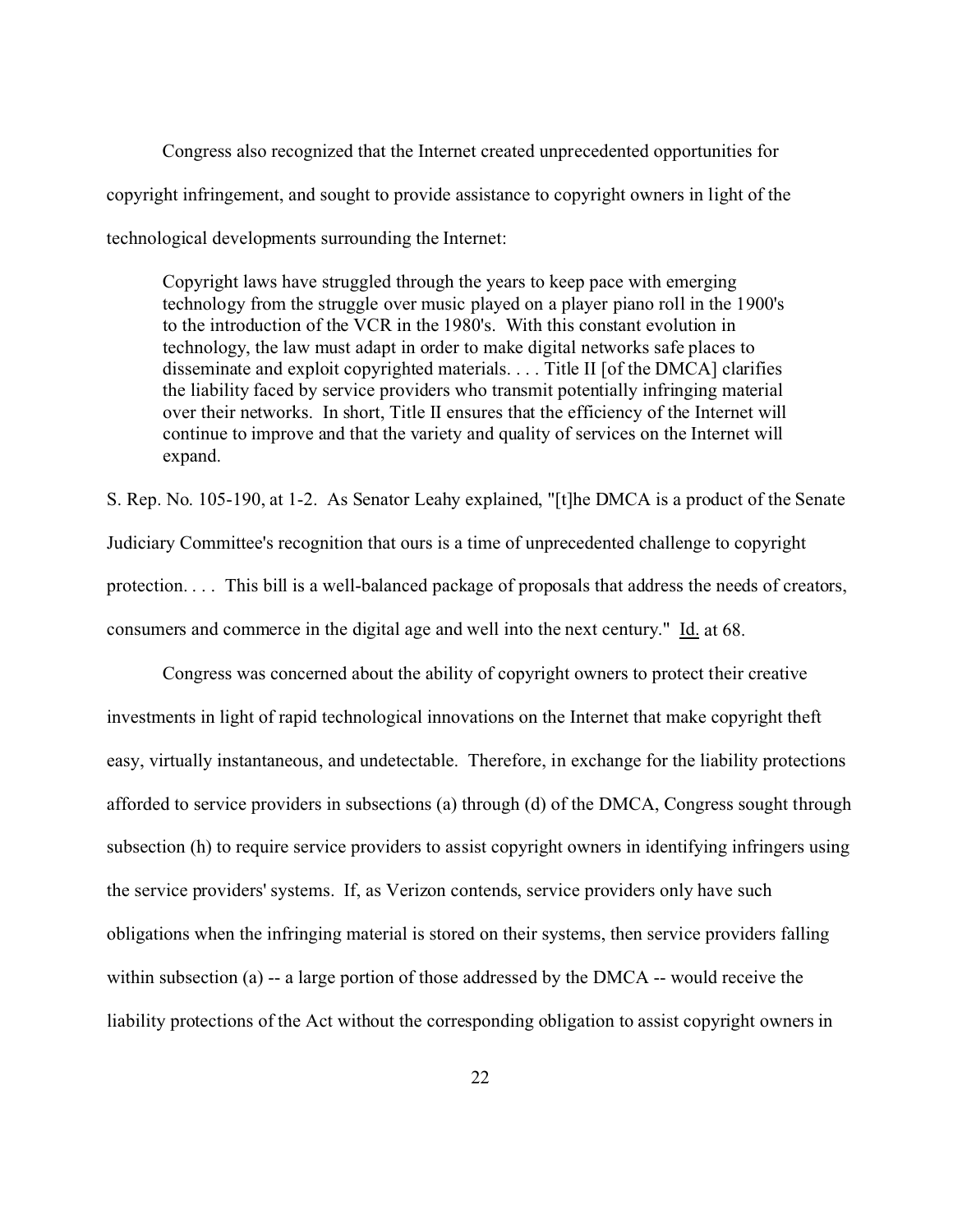identifying infringers. There is no logical connection between the line Verizon seeks to draw and the objectives Congress sought to achieve through the DMCA. Verizon's reading would thus undermine the balance Congress established in the DMCA, and does not comport with the Act's purpose and history.<sup>11</sup> It is not for this Court to second-guess the compromises, negotiations, or even brokered deals that produced the DMCA; rather, the Court's role is to interpret the statute as enacted by Congress, and the clear language and structure of the DMCA must therefore control. See Barnhart, 534 U.S. at 460-61.

Complicating this assessment somewhat is the fact that two new technology developments underlying the issues in this case -- peer-to-peer (P2P) software and "bots," a software tool used by copyright owners to monitor the Internet and detect unauthorized distribution of copyrighted material -- were "not even a glimmer in anyone's eye when the DMCA was enacted" by Congress in 1998.<sup>12</sup> RIAA contends that P2P software makes Internet copyright piracy easy and immediate, while Verizon counters that "bots" will inundate service providers with thousands of computergenerated subpoenas seeking to identify infringers. Whether or not Congress was able to anticipate these technologies in enacting the DMCA, however, the courts cannot read new provisions or exceptions into a statute in order to accommodate future technological developments. Particularly in the field of copyright, federal courts must defer to Congress' expertise and constitutional

 $11$  This balance was adopted with substantial input from the service providers. In fact, the large service providers, including AOL and others, were heavily involved in negotiating these tradeoffs in the legislation. "Title II, for example, reflects 3 months of negotiations supervised by Chairman Hatch and assisted by Senator Ashcroft among the major copyright owners and the major OSP's and [Internet Service Providers]." S. Rep. No. 105-190, at 9.

<sup>&</sup>lt;sup>12</sup> Br. of *Amicus Curiae* Alliance for Public Technology, et al., at p. 6.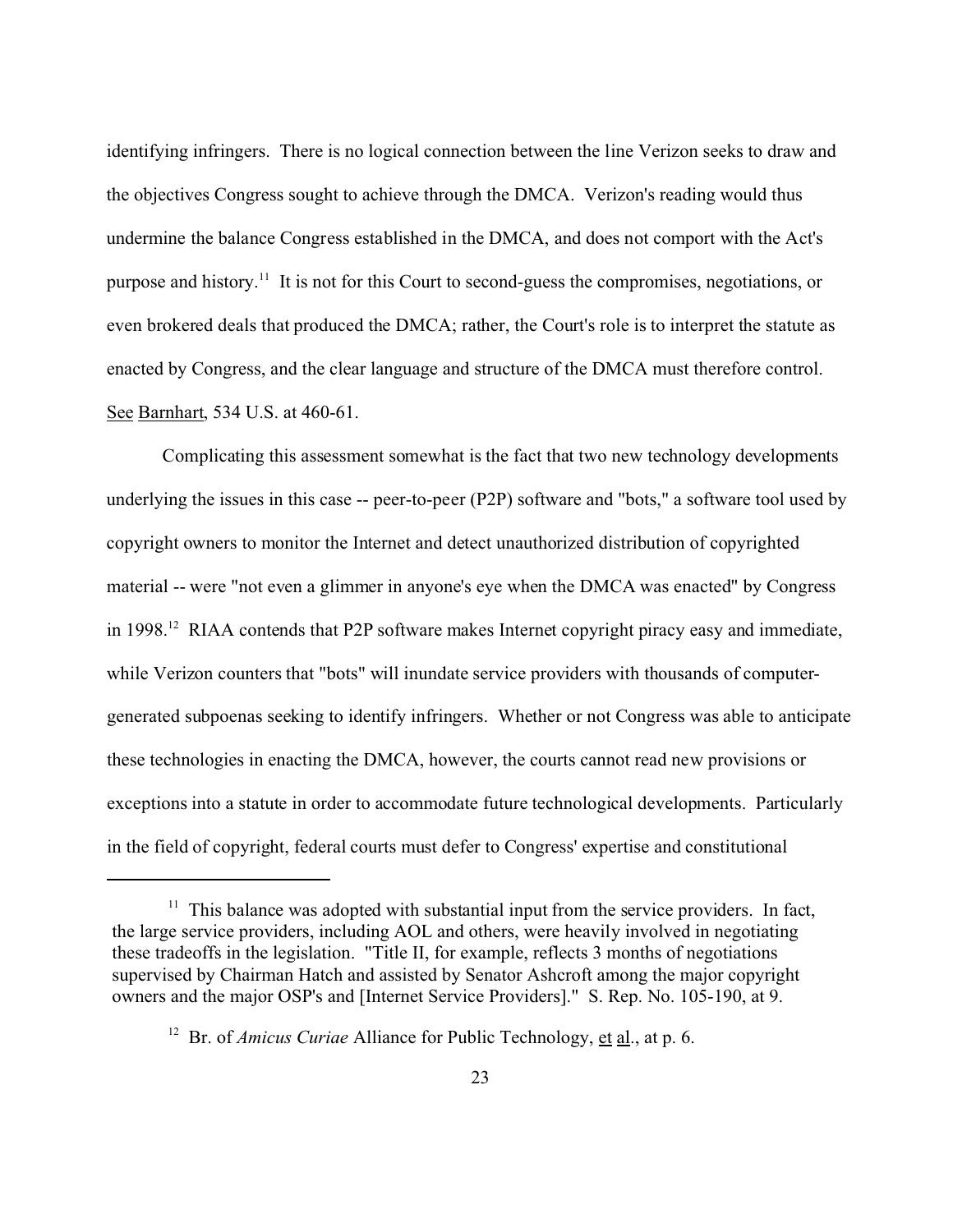authority.

The Constitution assigns to Congress the authority to "promote the Progress of Science and useful Arts, by securing for limited Times to Authors and Inventors the exclusive Right to their respective Writings and Discoveries." U.S. Const., art. I, § 8, cl. 8. The Supreme Court has long deferred to Congress on the scope and nuances of copyright law, especially regarding new technologies:

Sound policy, as well as history, supports our consistent deference to Congress when major technological innovations alter the market for copyrighted materials. Congress has the constitutional authority and the institutional ability to accommodate fully the varied permutations of competing interests that are inevitably complicated by such new technology.

Sony Corp. v. Universal City Studios, Inc., 464 U.S. 417, 431 (1984); see also Teleprompter Corp.

v. CBS, Inc., 415 U.S. 394, 414 (1974) ("Detailed regulation of these relationships, and any ultimate resolution of the many sensitive and important problems in [the copyright] field, must be left to Congress."); Fortnightly Corp. v. United States Television, Inc., 392 U.S. 390, 401 (1968) (Court refused "to render a compromise decision . . . [to] accommodate various competing considerations of copyright, communications, and antitrust policy. We decline that invitation. That job is for Congress."). As recently as last week, the Supreme Court reiterated that "we defer substantially to Congress" on copyright law, that "we are not at liberty to second-guess congressional determinations and policy judgments" regarding copyright issues, and that "it is generally for Congress, not the courts, to decide how best to pursue the Copyright Clause's objectives." Eldred v. Ashcroft, No. 01-618, slip op. at 14, 17, 22 (S.Ct. Jan 15, 2003) (citing Sony Corp., 464 U.S. at 429, and Stewart v. Abend, 495 U.S. 207, 230 (1990)).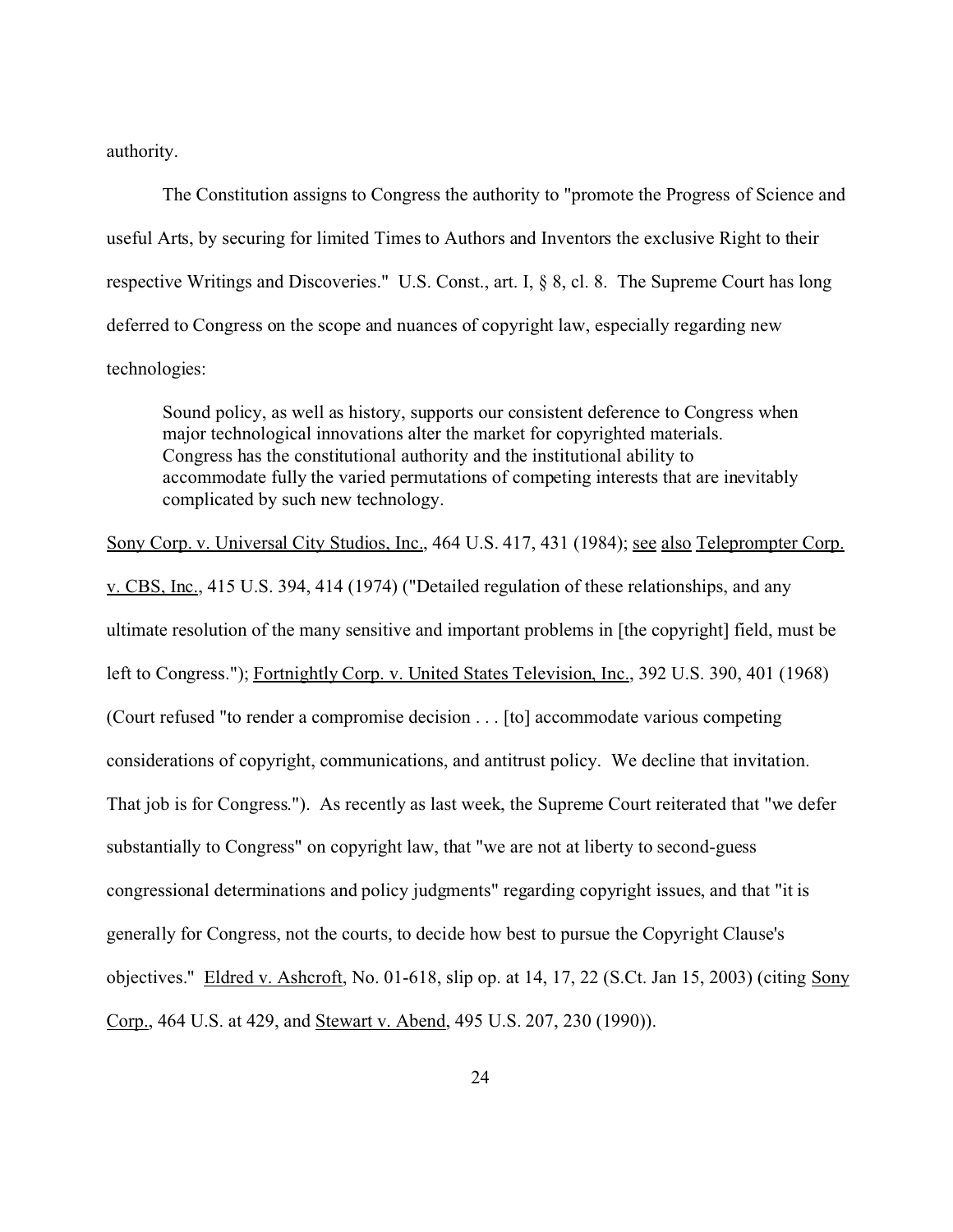Notwithstanding these technological advancements, then, this Court will not attempt to rebalance the competing interests among service providers and copyright holders to address P2P software or "bots" that can roam the Internet detecting infringing material. As the Supreme Court stated in Fortnightly, "[t]hat job is for Congress." 392 U.S. at 401. To date, Congress has spoken through the text, structure and purpose of the DMCA, under which, the Court concludes, RIAA's subpoena to Verizon meets the requirements spelled out in subsection (h) and therefore is valid.<sup>13</sup>

# **4.** "**John Doe**" **Actions As an Alternative**

Verizon maintains that under its construction of the DMCA, with the subsection (h) subpoena power limited to service providers under subsection (c), owners would still have an adequate means to protect their copyrights. Verizon suggests that as an alternative RIAA may bring a "John Doe" action in federal court to obtain information identifying copyright infringers who, under subsection (a) of the DMCA, transmit infringing material over a service provider's network. As Verizon sees it, the copyright owner would file a complaint against John Doe, the unnamed infringer, and a third-party subpoena would then be issued and served on the service provider pursuant to Fed.R.Civ.P. 45. The service provider would then inform John Doe (its customer) of the lawsuit. Under this process, Verizon asserts, there would be protections, both procedural and substantive, for the user's rights, and service providers would have the opportunity

<sup>&</sup>lt;sup>13</sup> Verizon has not challenged RIAA's subpoena to Verizon on the ground that it does not meet the notification requirements under subsections  $(c)(3)(A)$  or  $(h)(2)$ . RIAA provided a notification described in  $(c)(3)(A)$ , including the identity of the copyright works infringed, a statement in good faith that the use of the works is not authorized, and a sworn declaration that the purpose of the subpoena is to obtain the identity of the infringer and that the information will only be used to protect rights to the copyright. See Motion to Enforce, Ex. B.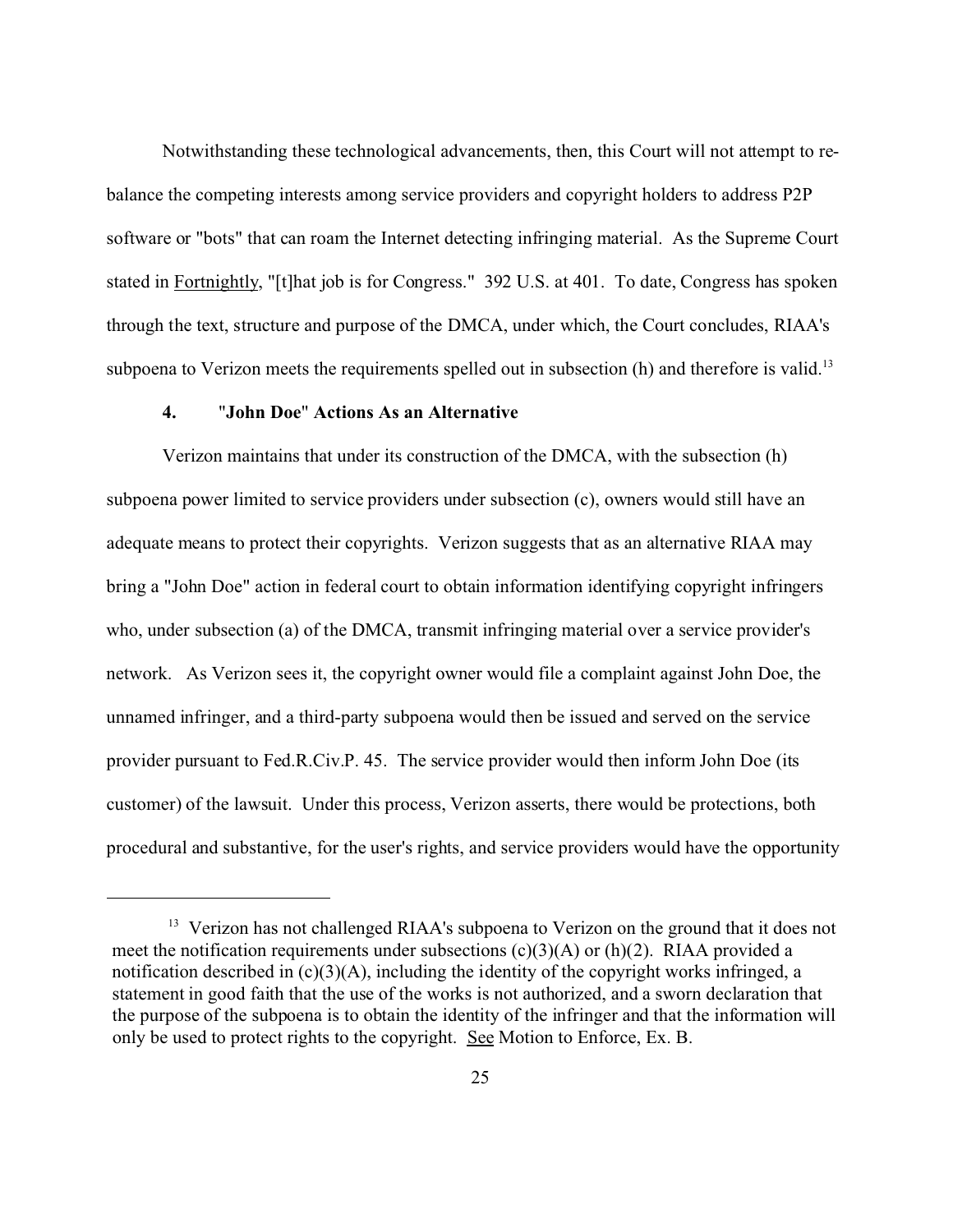to seek to quash the subpoena.

The short answer to Verizon's suggestion is that there is absolutely nothing in the DMCA or its history to indicate that Congress contemplated copyright owners utilizing John Doe actions in federal court to obtain the identity of apparent infringers, rather than employing the subsection (h) process specifically designed by Congress to address that need. Moreover, as Verizon concedes, the burden on service providers is certainly no greater with a DMCA subpoena than with a Rule 45 third-party subpoena.

The additional burden on copyright owners, however, would be considerable, given the effort and expense associated with pursuing such John Doe suits in court. Congress has noted the vast extent of copyright piracy over the Internet, and growing numbers of suits involving disputes over the sufficiency of allegations of infringement and other issues would, in turn, likely undermine the determination of copyright owners to prosecute such actions. Importantly, the time and delay associated with filing complaints and pursuing third-party subpoenas in court would undermine the ability of copyright owners to act quickly to prevent further infringement of their copyrights. That is at odds with the design of Congress through the DMCA, which commands "expeditious" issuance of and response to subpoenas under subsection (h). Moreover, Verizon overlooks altogether the burden on the federal courts from large numbers of such actions. Federal courts have exclusive jurisdiction over copyright actions, and considering the extent of Internet copyright piracy could become inundated with John Doe actions seeking the identity of copyright infringers. See NBC, Inc. v. Copyright Royalty Tribunal, 848 F.2d 1289, 1295 (D.C. Cir. 1988) ("the federal courts . . . have exclusive jurisdiction over actions 'arising under' the Copyright Act, such as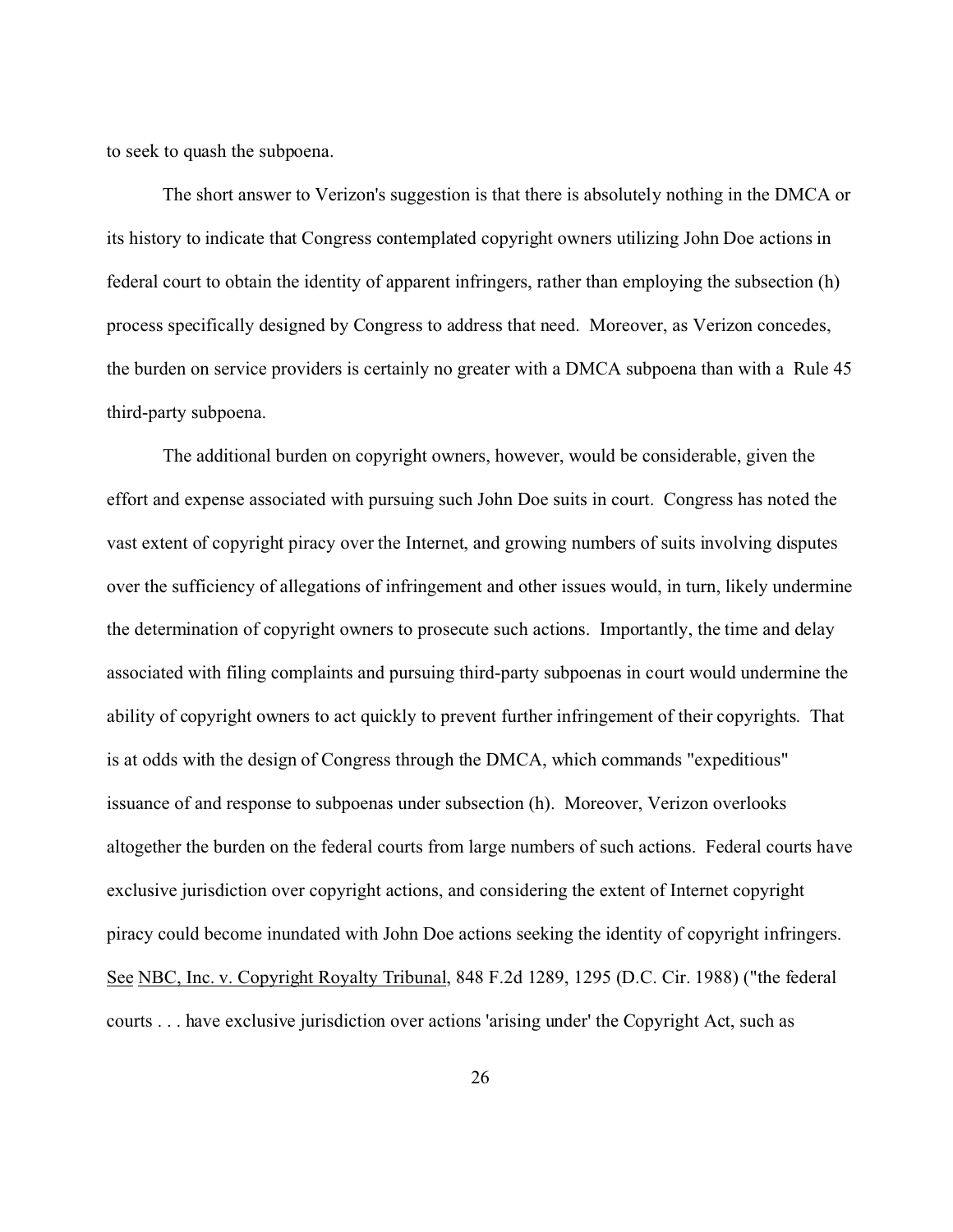infringement actions"). Undoubtedly, the John Doe actions contemplated by Verizon would be more complex (involving three-party litigation) and time consuming than occasional enforcement actions for DMCA subpoenas.

Not only are John Doe actions more burdensome and less timely, but in several important ways they are less protective of the rights of service providers and Internet users than is the section 512(h) process. The DMCA mandates that a copyright holder fulfill several requirements under subsection (h) before the holder can obtain information from the service provider identifying the infringer. These protections ensure that a service provider will not be forced to disclose its customer's identifying information without a reasonable showing that there has been copyright infringement. Thus, to obtain a subsection (h) subpoena a copyright owner must have a "good faith belief that the use of the material in the manner complained of is not authorized by the copyright owner, its agent, or the law,"  $\S$  512(c)(3)(A)(v), and must provide a "statement that the information in the notification is accurate, and under penalty of perjury, that the complaining party is authorized to act on behalf of the owner of an exclusive right that is allegedly infringed,"  $\S$  512(c)(3)(A)(vi). Moreover, Congress required a copyright owner to submit

a sworn declaration to the effect that the purpose for which the subpoena is sought is to obtain the identity of an alleged infringer and that such information will only be used for the purpose of protecting rights under this title.

17 U.S.C. § 512(h)(2)(c). These requirements provide substantial protection to service providers and their customers against overly aggressive copyright owners and unwarranted subpoenas. Indeed, they provide greater threshold protection against issuance of an unsupported subpoena than is available in the context of a John Doe action. And, of course, nothing in the DMCA precludes a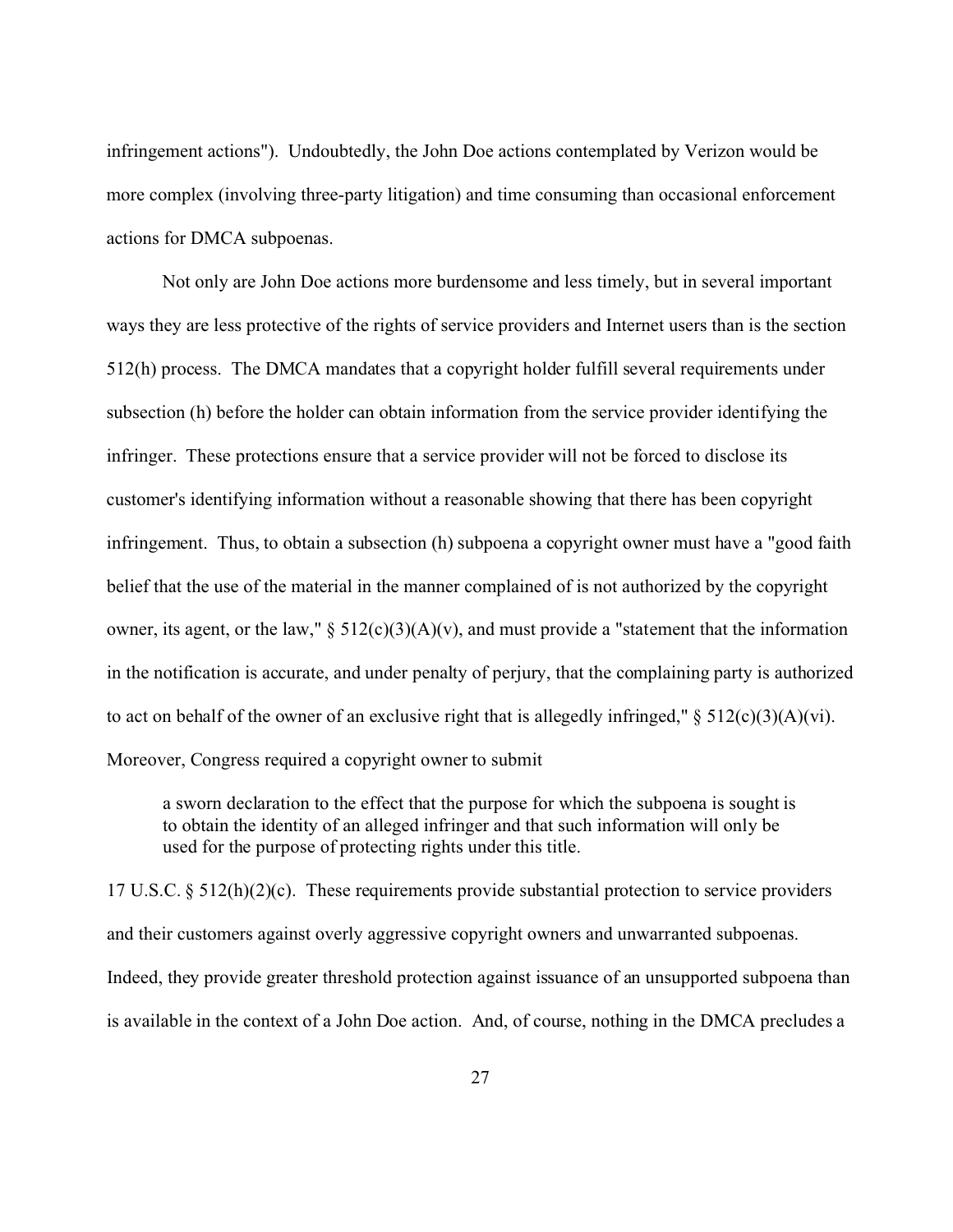service provider from raising non-compliance or other objections to a subsection (h) subpoena. See, e.g., ALS Scan, Inc. v. RemarO Communities, Inc., 239 F.3d 619 ( $4<sup>th</sup> Cir. 2001$ ) (action addressing service provider's resistance to subpoena for non-compliance with the DMCA).<sup>14</sup>

Given these various protections incorporated into the DMCA subpoena process,<sup>15</sup> the Court concludes that Verizon's suggestion that John Doe actions are an adequate alternative remedy is not convincing. There is nothing in the DMCA to indicate that Congress intended that result. Such actions would be unworkable, far too slow, and uneconomical for copyright holders, and much too burdensome for the federal courts. Congress did not, in the Court's view, contemplate some service providers subject to the DMCA facing expeditious subsection (h) subpoenas, while others would

. . 17 U.S.C. § 512(f).

<sup>15</sup> Indeed, the requirements for obtaining a section  $512(h)$  subpoena are precisely the type of procedural requirements that other courts have imposed for subpoenas on service providers to identify anonymous posters of messages on the Internet. See Doe v. 2TheMart.com. Inc., 140 F. Supp.2d 1088, 1095 (W.D. Wash. 2001) (party seeking subpoena to service provider to identify anonymous non-party must show subpoena sought in "good faith" and that identifying information sought is directly and materially relevant to core claim and unavailable from any other source); see also Columbia Ins. Co. v. Seescandy.com, 185 F.R.D. 573, 578-79 (N.D. Cal. 1999).

 $14$  The DMCA also provides disincentives for false representations under the Act, making it costly for anyone to seek a subpoena on the basis of intentional misrepresentations, and thereby further ensuring that subpoenas will only be used in circumstances of good faith allegations of copyright infringement. Subsection (f) of the Act provides:

Misrepresentations - Any person who knowingly materially misrepresents under this section (1) that material or activity is infringing, or (2) that material or activity was removed or disabled by mistake or misidentification, shall be liable for any damages, including costs and attorneys' fees, incurred by the alleged infringer . . . or by a service provider, who is injured by such misrepresentations, as the result of the service provider relying upon such misrepresentation in removing or disabling access to the material or activity claimed to be infringing . .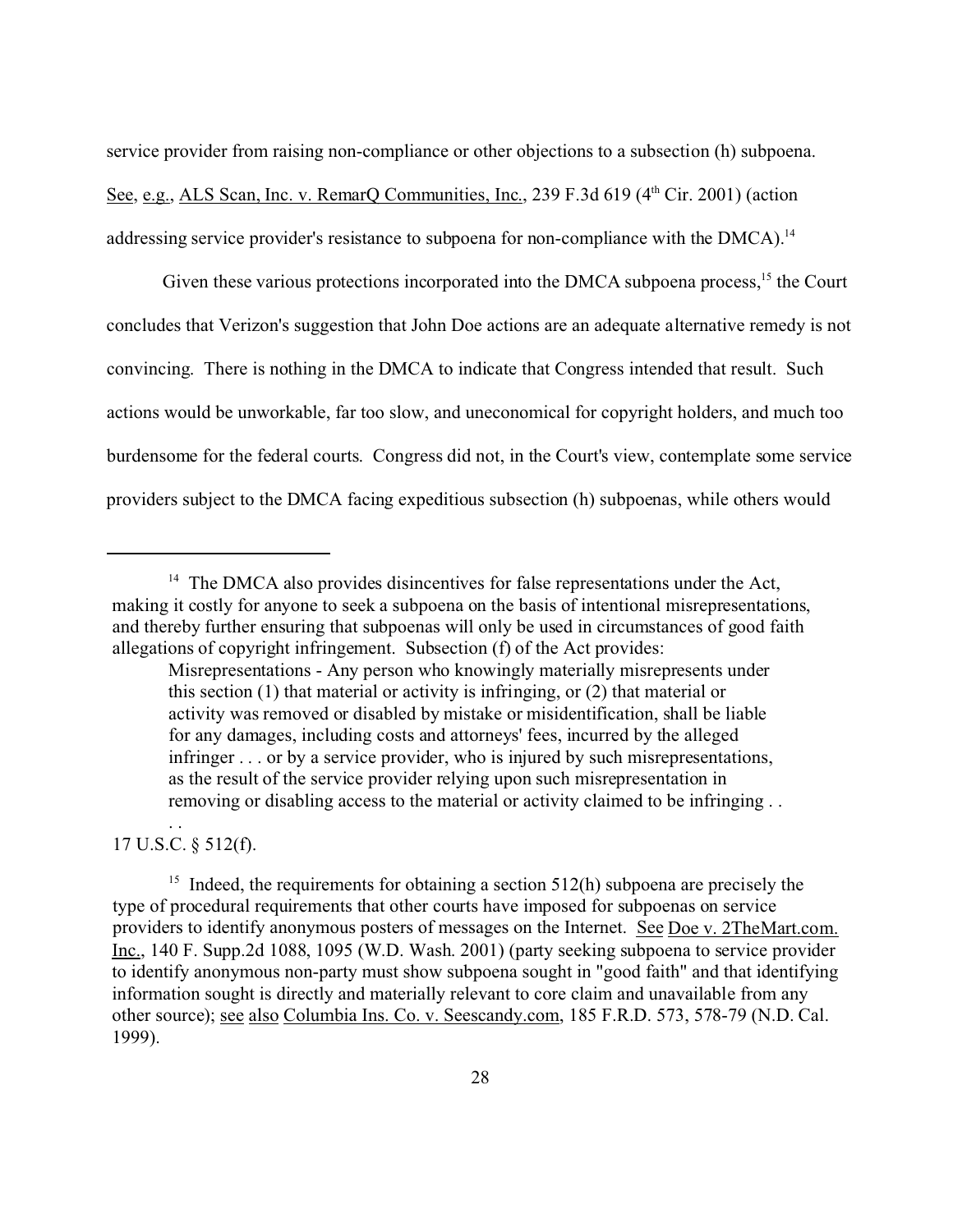only have to provide information identifying infringers through the slower, more cumbersome process of a John Doe action. Indeed, Verizon's suggestion would mean subpoenas under subsection (h) -- if limited to subsection (c) service providers -- would be delayed by complex factual issues involving whether a subsection (c) setting was actually presented, while subpoenas to all other service providers would be pursuant to even more burdensome, and slower, John Doe actions. Such a cumbersome, dual structure is flatly inconsistent with the "expeditious" subsection (h) subpoena process, and would run a serious risk of dissuading copyright owners from seeking the identity of apparent infringers and protecting their copyrights.<sup>16</sup> That result would be contrary to Congressional intent as evidenced in the text, structure and history of the DMCA.

<sup>&</sup>lt;sup>16</sup> When the Court asked Verizon's counsel whether John Doe actions might be so expensive that they would "scare off" copyright owners, he responded that "[t]here is that possibility" given the protections and "hoops that have to be gone through under the John Doe suits." Tr. of Hearing (Oct. 4, 2002) at p. 62.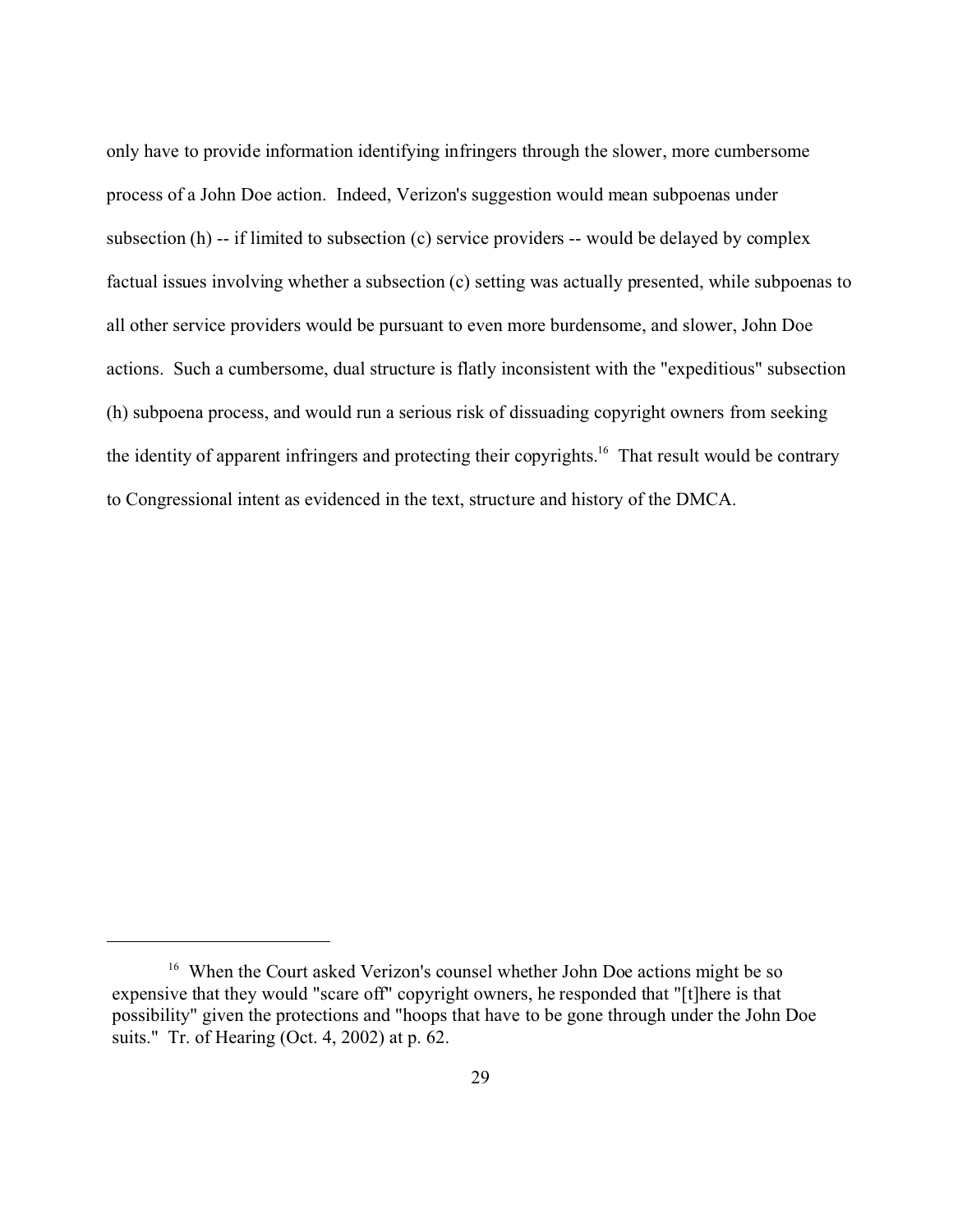### **5. The DMCA and the Constitution**

A number of possible constitutional challenges to the subsection (h) subpoena power have been identified by *amici curiae*. Verizon, however, does not assert that the subpoena power in subsection (h), as applied to service providers (like Verizon) under subsection (a), is unconstitutional; instead, Verizon merely states that it "raises substantial questions."<sup>17</sup> RIAA accordingly has not fully briefed the various constitutional issues raised by the *amici curiae* supporting Verizon. Hence, the Court is without the benefit of full development of these issues by the parties.

Unless raised by the parties, a court normally should not entertain statutory or constitutional challenges asserted solely by *amici*. See, e.g., A.D. Bedell Wholesale Co. v. Phillip Morris Inc., 263 F.3d 239, 266 (3rd Cir. 2001) ("Although the Cato Institute, *amicus curiae* for plaintiffs, argues constitutional claims, new issues raised by an *amicus* are not properly before the court in the absence of exceptional circumstances.") (quoting General Eng'g Corp. v. Virgin Islands Water and Power Auth., 805 F.2d 88, 92 (3<sup>rd</sup> Cir. 1986)). Indeed, in construing the DMCA, the Second Circuit refused to consider a constitutional challenge briefly addressed by the defendant in a footnote, although fully examined by an *amicus*. See Universal City Studios, Inc. v. Corley, 273 F.3d 429 (2<sup>nd</sup> Cir. 2001). Without a "properly developed record," the court found that the defendant effectively waived the constitutional challenge: "Although an *amicus* brief can be helpful in

<sup>&</sup>lt;sup>17</sup> Verizon devotes only two sentences and a footnote to the constitutional issues, contending that the subsection (h) subpoena authority, if broadly construed, raises substantial Article III (judicial power) and First Amendment (freedom to engage in anonymous speech) questions. See Verizon Opp. at p. 4.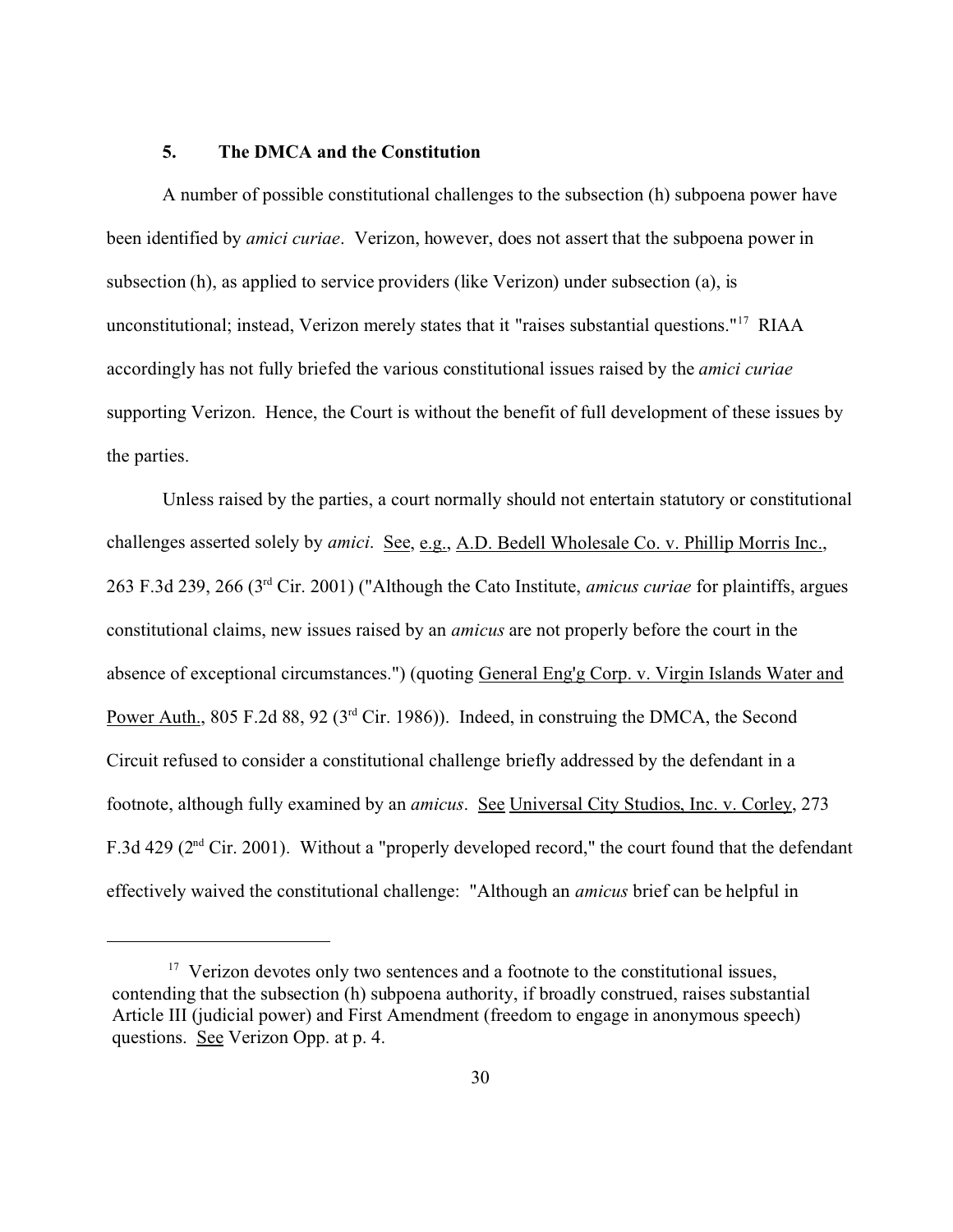elaborating issues properly presented by the parties, it is normally not a method for injecting new issues . . . , at least in cases where the parties are competently represented by counsel." Id. at 445. Here, because Verizon is not raising any explicit constitutional challenge to the DMCA, the Court is wary of considering such issues.<sup>18</sup>

Even if the Court were to consider a constitutional challenge here, it must be noted that any constitutional problems faced by service providers or their customers would exist under Verizon's construction of the DMCA as well. The Court's authority and users' anonymity are equally at issue with subsection (c) as with subsection (a), and the First Amendment interest -- the identity of the user -- is identical no matter which subsection is invoked.

It is also clear that the First Amendment does not protect copyright infringement. See Harper & Row, Publs., Inc. v. Nation Enters., 471 U.S. 539, 555-60 (1985); Zacchini v. Scripps-Howard, 433 U.S. 562, 574-78 (1977). Moreover, the Supreme Court recently confirmed in Eldred v. Ashcroft that the proximity of the Copyright Clause and the First Amendment demonstrates "the Framers' view [that] copyright's limited monopolies are compatible with free speech principles," and that copyright serves to promote First Amendment ideals as "'the engine of free expression.'" Slip op. at 28-29 (quoting Harper & Row, 471 U.S. at 558). The Court noted "built-in First Amendment accommodations" in copyright law, including the distinction between ideas and expression and the "fair use" doctrine, which it found "are generally adequate to address" First Amendment concerns relating to asserted rights to use the speech of others. Id. at 29, 31; see

<sup>&</sup>lt;sup>18</sup> RIAA and Verizon have acknowledged that Verizon may not have standing to raise a challenge to the subpoena based on the user's alleged First Amendment or other constitutional interests. The Court need not address that issue here.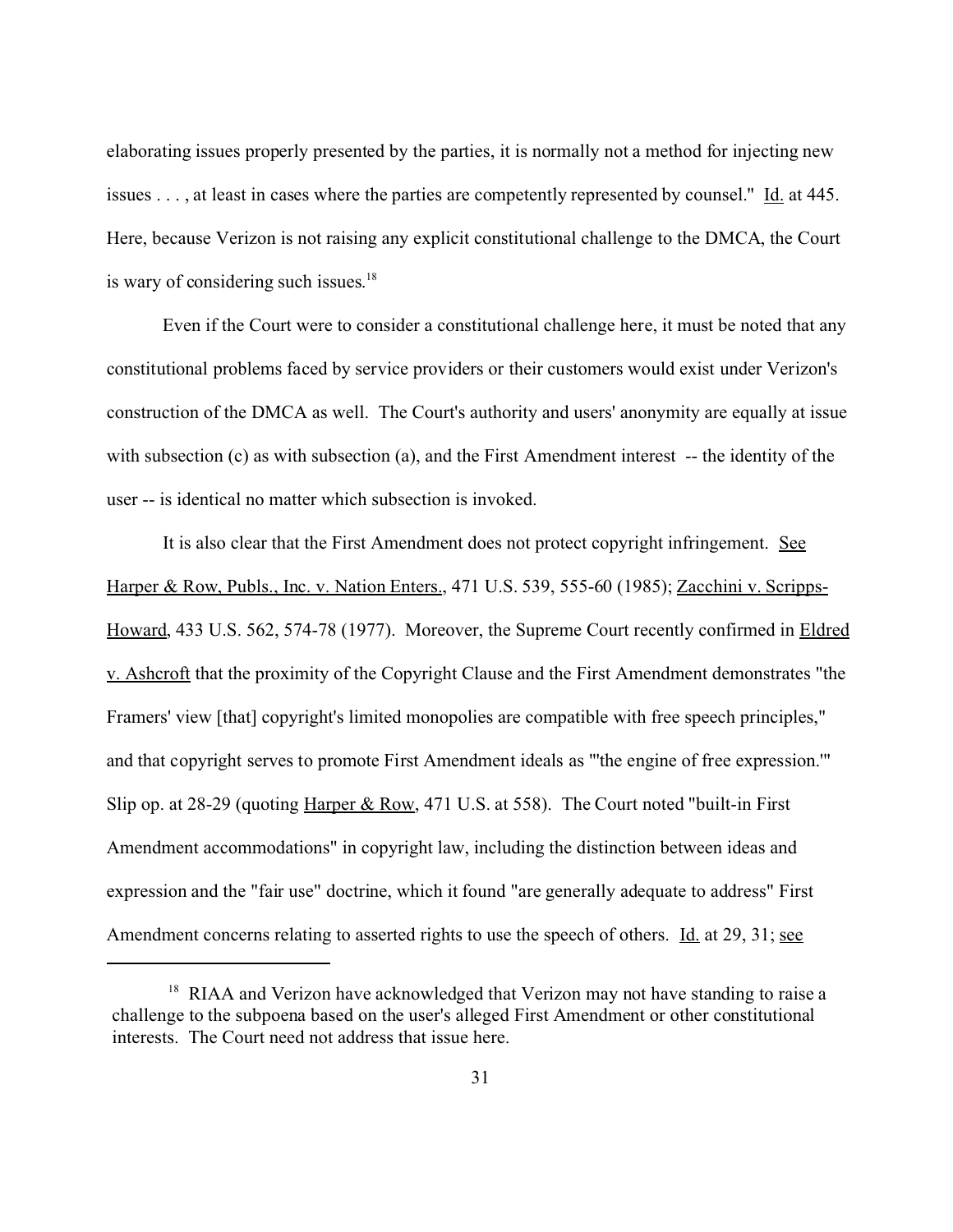Nihon Keizai Shimbun, Inc. v. Comline Bus. Data, Inc., 166 F.3d 65, 74 (2d Cir.1999) ("We have repeatedly rejected First Amendment challenges to injunctions from copyright infringement on the ground that First Amendment concerns are protected by and coextensive with the fair use doctrine."). Here, of course, the various protections incorporated into subsection (h), and discussed supra, further guard against First Amendment concerns.

Nor is this an instance where the anonymity of an Internet user merits free speech and privacy protections. Certainly, the Supreme Court has recognized that, in some situations, the First Amendment protects a speaker's anonymity. See, e.g., Watchtower Bible & Tract Society of New York, Inc. v. Village of Stratton, 122 S.Ct. 2080, 2090 (2002) (municipal ordinance requiring pamphleteers to disclose names implicates "anonymity interests" rooted in the First Amendment); Buckley v. Am. Constitutional Law Foun., Inc., 525 U.S. 182 (1999) (state requirement forcing petitioners to wear identification badge violated First Amendment because it infringed on petitioners' anonymity); McIntyre v. Ohio Elections Comm., 514 U.S. 334 (1995) (the right to speak anonymously "exemplifies the purpose behind the Bill of Rights, and the First Amendment in particular"). Lower federal courts have specifically recognized that the First Amendment may protect an individual's anonymity on the Internet. See, e.g., Doe v. 2TheMart.com, Inc., 140 F. Supp.2d at 1097 ("the constitutional rights of Internet users, including the right to speak anonymously, must be carefully safeguarded"); ACLU v. Johnson, 4 F. Supp.2d 1029, 1033 (D. N.M. 1998), aff'd, 194 F.3d 1149 (10<sup>th</sup> Cir. 1999) (upholding First Amendment right to communicate anonymously over the Internet); ACLU of Georgia v. Miller, 977 F. Supp. 1228, 1230 (N.D. Ga. 1997) (recognizing constitutional right to communicate anonymously and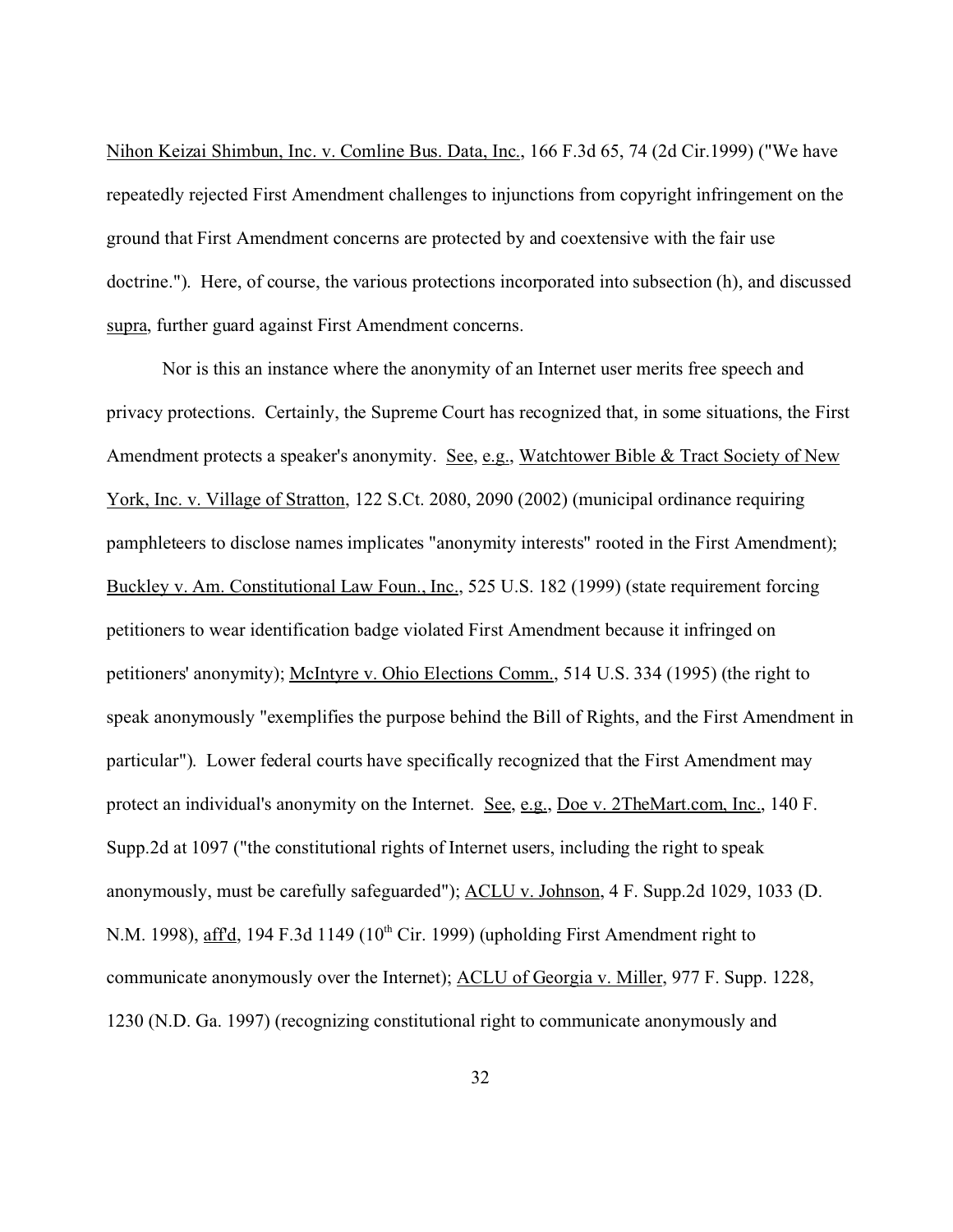pseudonymously on the Internet). The Internet and Worldwide Web provide an unprecedented electronic megaphone for the expression of ideas and an unparalleled opportunity for a national - even international -- town square for expression. See, e.g., Reno v. ACLU, 521 U.S. 844, 853 (1997) ("Through the use of chat rooms, any person with a phone line can become a town crier with a voice that resonates farther than it could from any soapbox.").

But neither Verizon nor any *amici* has suggested that anonymously downloading more than 600 songs from the Internet without authorization is protected expression under the First Amendment.<sup>19</sup> To be sure, this is not a case where Verizon's customer is anonymously using the Internet to distribute speeches of Lenin, Biblical passages, educational materials, or criticisms of the government -- situations in which assertions of First Amendment rights more plausibly could be made. As the Supreme Court explained in Watchtower Bible & Tract Society, the purpose of protecting anonymous expression is to safeguard those "who support causes anonymously" and those who "fear economic or official retaliation," "social ostracism," or an unwanted intrusion into "privacy." 122 S.Ct. at 2089. The materials RIAA alleges are being infringed include more than 600 copyrighted recordings by well-known artists. RIAA has shown that the copyright owners have not authorized such use; moreover, the fact that these copyrighted materials were shared over the peer-to-peer software of KaZaA only reinforces the belief that copyrights are being infringed. There is no evidence, or even suggestion, in the record to indicate that downloading or transmitting

<sup>&</sup>lt;sup>19</sup> RIAA notes, moreover, that the alleged infringer is not truly anonymous -- Verizon knows the identity.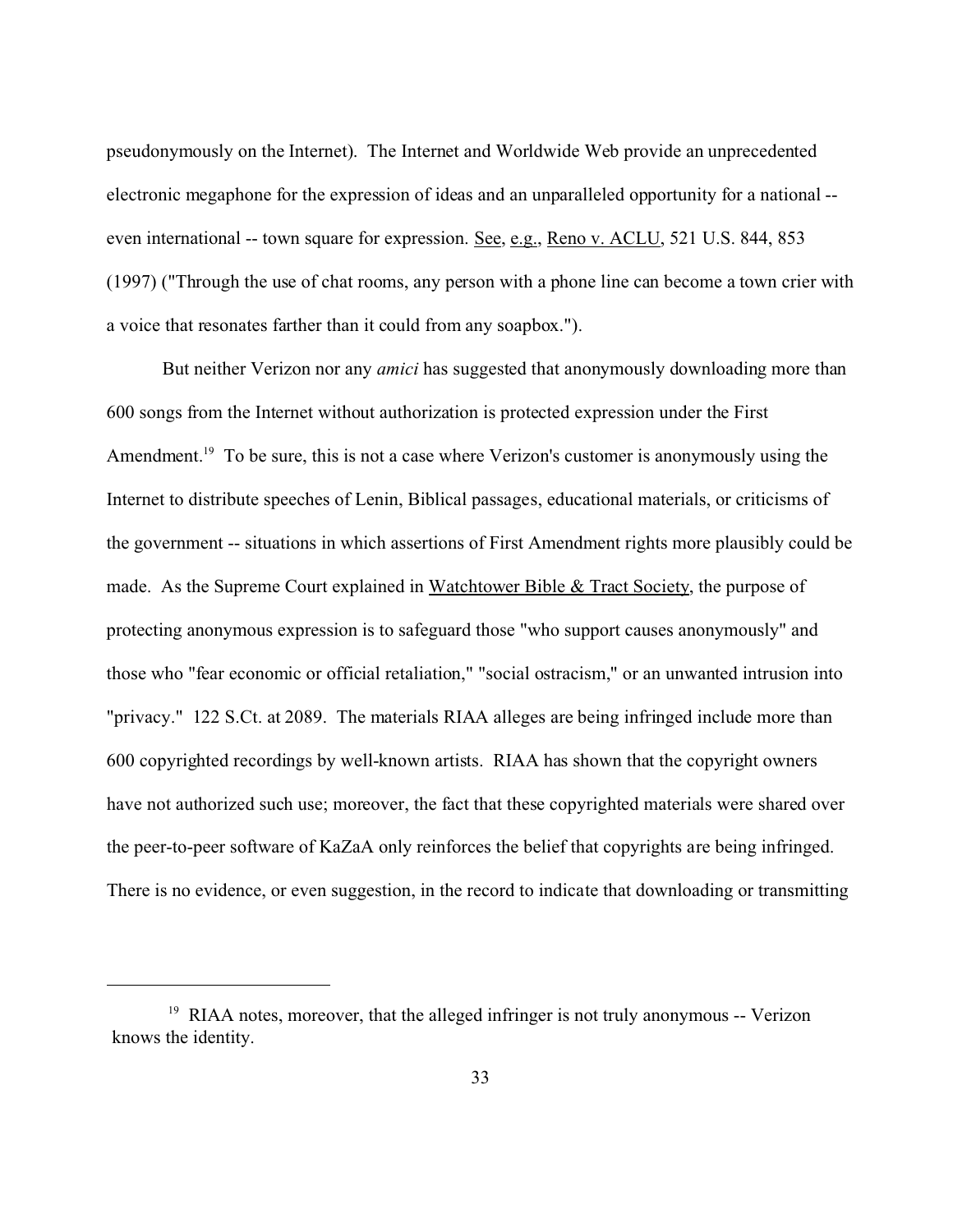these recordings is somehow protected expression. $20$ 

Interestingly, Verizon's argument that a copyright owner seeking to obtain information about an alleged infringer should use a John Doe action undercuts the contention that the DMCA subpoena process violates the Internet user's right to anonymity. The First Amendment problems, if any, would be the same in either litigation setting, and the user could assert its rights and objections to either subpoena.<sup>21</sup> Hence, if the John Doe action alternative poses no First Amendment issue, the subsection (h) subpoena process does not either.

The Court does not, however, resolve the constitutional issues identified by Verizon and several *amici*. Absent a clear challenge by Verizon, and full briefing and development by the parties, it is not appropriate to do so. But certainly the issues raised do not reveal an obviously fatal

<sup>21</sup> The *amici* also challenge the subsection (h) subpoena power on the ground that under Article III of the Constitution there must be a "case or controversy" before the Court to provide jurisdiction to issue a subpoena. Again, Verizon has made it clear that it is not raising an Article III challenge to the DMCA, but only noting a "policy consideration" relevant in interpreting the DMCA, and there has been no briefing on this issue by the parties. See Tr. of Hearing (Oct. 4, 2002) at p. 61. Of course, the DMCA includes a provision in subsection (h)(6) requiring that the issuance and enforcement of subpoenas "shall be governed to the greatest extent practicable by those provisions of the Federal Rules of Civil Procedure governing the issuance, service, and enforcement of a subpoena duces tecum." That protection ensures that service providers served with subpoenas can resort to the Federal Rules, including Fed.R.Civ.P. 45, which specifically addresses subpoena enforcement and the rules for quashing a subpoena.

 $20$  The Ninth Circuit has twice upheld injunctions ordering a defendant to disable its file transferring service and shut down the service, without finding any First Amendment violation. See A&M Records, Inc. v. Napster, Inc., 284 F.3d 1091 ( $9<sup>th</sup>$  Cir. 2001); A&M Records, Inc. v. Napster, Inc., 239 F.3d 1004, 1028 (9th Cir.2001) ("First Amendment concerns in copyright are allayed by the presence of the fair use doctrine" and "[u]ses of copyrighted material that are not fair uses are rightfully enjoined"). This Court, however, is not being asked to enjoin the peer-topeer software used here; litigation against KaZaA is proceeding in other courts across the country. All that is at issue here is the identity of the apparent infringer using Verizon's system, and whether the DMCA requires Verizon to produce that limited information.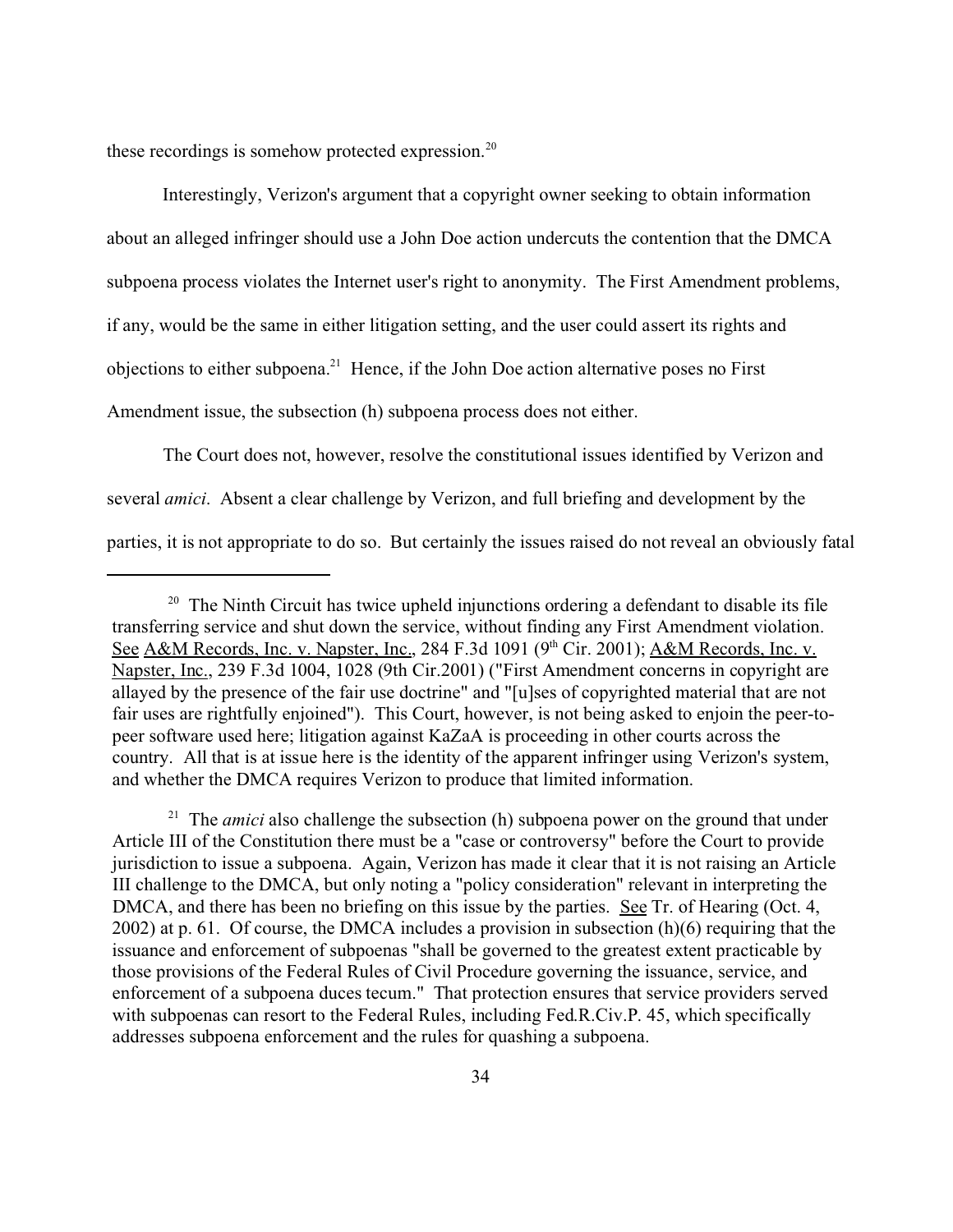constitutional flaw in the subpoena process available under the DMCA.<sup>22</sup>

### **CONCLUSION**

Based on the text and structure of the Digital Millennium Copyright Act, as confirmed by the purpose and history of the Act, the Court concludes that the subpoena authority of section 512(h) applies to all service providers within the coverage of the Act, including Verizon and other service providers falling within subsection (a). With copyright legislation such as the DMCA, "[t]he wisdom of Congress' action . . . is not within [the Court's] province to second guess." Eldred v. Ashcroft, slip op. at 32. Therefore, the Court grants RIAA's motion to enforce its subpoena, and orders Verizon to comply with the subpoena. A separate order has been issued on this date.

Signed this 21st day of January, 2003.

 /s/ John D. Bates JOHN D. BATES United States District Judge

 $22$  Arguably, a First Amendment challenge by Verizon would be facial rather than as applied, and thus it would have to be shown that in virtually every application the DMCA offends the First Amendment by requiring the production of the identity of an anonymous user. See United States v. Salerno, 481 U.S. 739, 745 (1987). That is a heavy burden for Verizon to satisfy.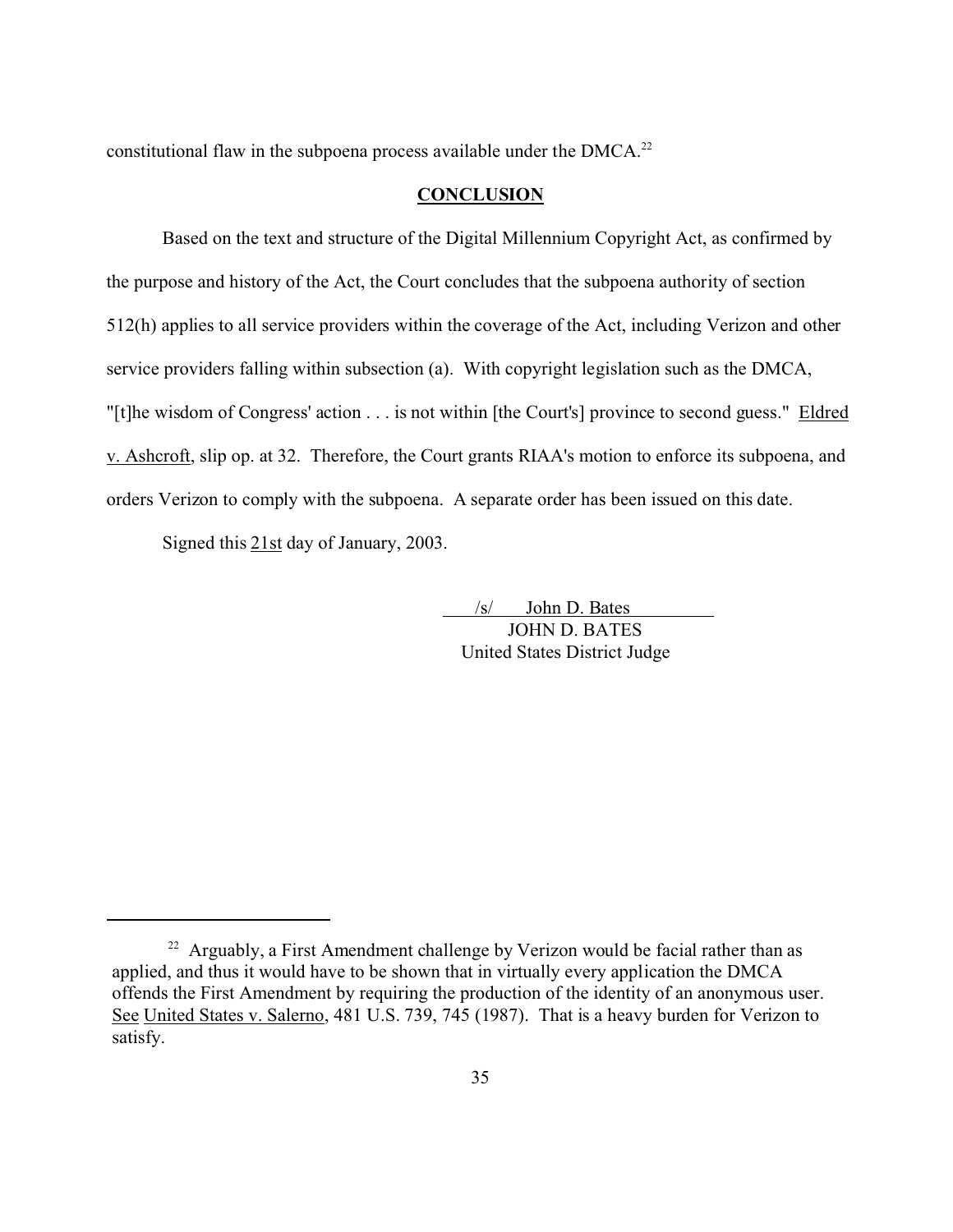## Copies to:

Donald B. Verrilli, Jr. Thomas Perrelli  $12<sup>th</sup>$  Floor Jenner & Block 601 13th Street, NW Washington, DC 20005 Recording Industry Association of America

Jonathan Whitehead Recording Industry Association of America Suite 300 1330 Connecticut Avenue, NW Washington, DC 20036

Eric Holder Timothy C. Hester Covington & Burling 1201 Pennsylvania Avenue, NW Washington, DC 20004 Verizon Internet Services

Paul Benedict Gaffney Edward Bennett Williams Building Williams & Connolly 725 12<sup>th</sup> Street, NW Washington, DC 20005 Motion Picture Association of America

Kathryn Schaefer Zecca Suite 411 Robbins, Russell, Englert, Orseck & Untereiner 1801 K Street, NW Washington, DC 20006 U.S. Internet Industry Association